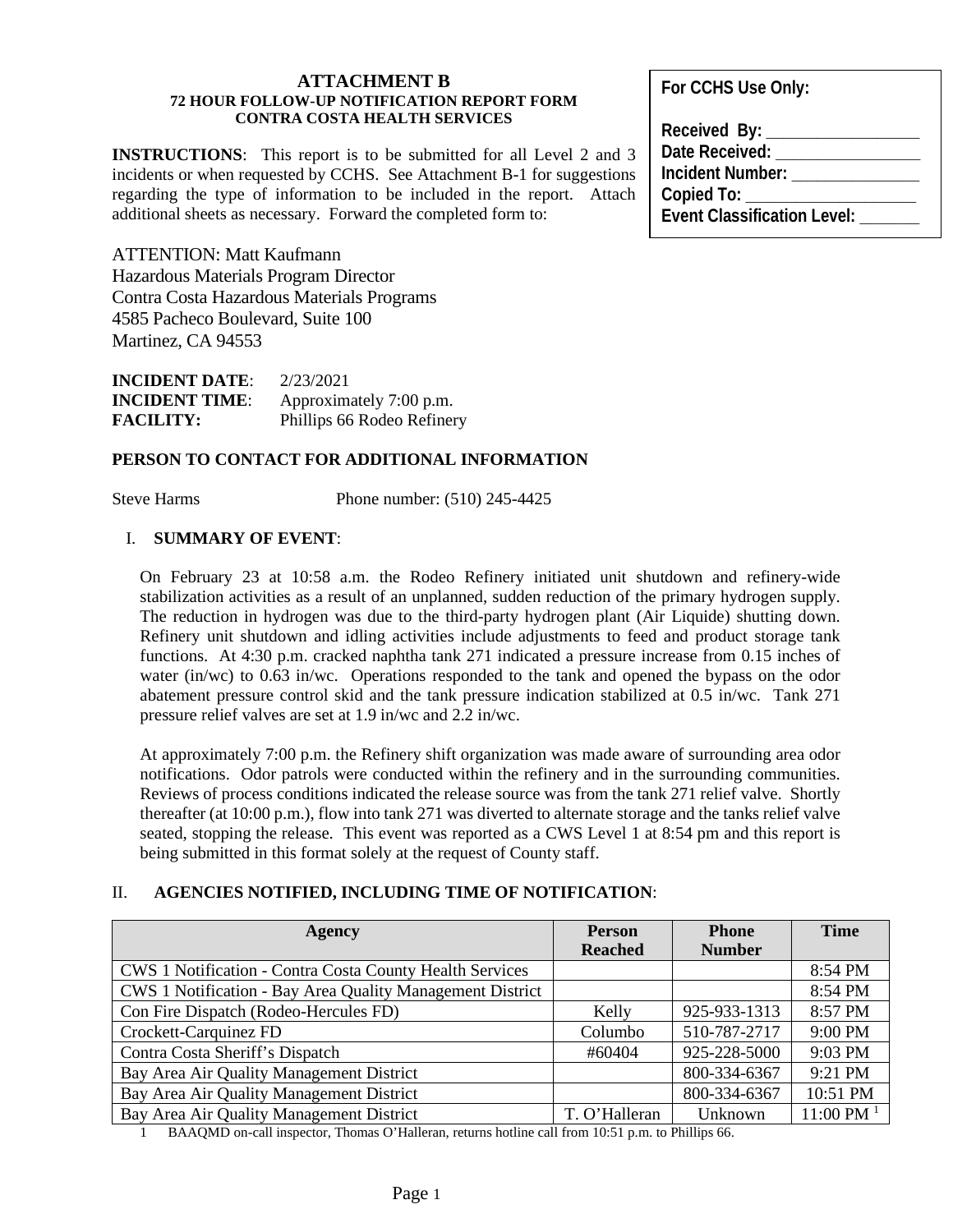# III. **AGENCIES RESPONDING, INCLUDING CONTACT NAMES AND PHONE NUMBER**S:

| Agency                                    | Contact              | <b>Phone Number</b> | Time                   |
|-------------------------------------------|----------------------|---------------------|------------------------|
| Contra Costa County – Hazardous Materials | Devra Lewis          | 925-655-3222        | 8:55 PM $^{2}$         |
| Bay Area Air Quality Management District  | Sang Thao, Inspector | 415-749-4757        | $9.25$ PM <sup>2</sup> |
| $\mathcal{L} = \mathcal{L}$               |                      | .                   |                        |

<sup>2</sup> Initial contact time is recorded. Both agencies made repeat contacts with Phillips 66.

# IV. **EMERGENCY RESPONSE ACTIONS:**

4:45 PM - Odor Complaint call received from Rodeo Resident in the View Point area East of I-80 (up wind of the Refinery). Shift Safety Supervisor performs an Odor Patrol of that area within 5- 10 minutes and does not detect any odors. Air monitoring was conducted and measurements were non-detectable with portable gas detection equipment.

7:09 PM - Odor Complaint call received from Crockett Resident and a call from NuStar terminal to report a "mercaptan like" odor.

7:17 PM - Shift Safety Supervisor confirms odors in the Selby area; air monitoring was conducted and measurements were non-detectable with portable gas detection equipment.

7:25 PM - Bulk Shift Supervisor detects an odor on in-plant Road 8 near Tanks 204 and 205.

7:27 PM - Process B Shift Supervisor is searching the U-200 Odor Abatement Area for odors but does not detect any.

7:34 - PM Bulk Shift Supervisor detects odors near Tanks 202 and 203 and air monitoring results of 1ppm VOC and 0.6 ppm H2S with portable gas detection equipment.

7:36 - PM Shift Safety Supervisor detects odors near Tank 271 and air monitoring results of 2ppm H2S with portable gas detection equipment.

7:40 PM - Process B Shift Supervisor detects odors near the U-250 Cooling Tower and the Shift Superintendent directs the Shift Organization to search for possible leaks/releases from the Odor Abatement Tanks along in-plant Road 8.

7:56 PM - Shift Safety Supervisor closes in-plant Road 8 between "J" and ""M" Streets as a precautionary measure while the investigation continued.

8:20 PM - Tank 271 is determined to be a possible source of the odors and further investigation of the tank is started. Efforts begin to gather the SCBAs and other safety equipment to climb the tank, to check the relief valves.

8:42 PM - Refinery personnel reconcile number of odor complaints from several call locations such as Shift Superintendent, Security, etc. and determines that 9 odor complaints have been received.

8:47 PM – Operations and Planning departments started identifying alternative ways to divert or transfer the material from Tank 271 to alternative tankage. Bulk Department identified alternative tankage for intermediate product streams and started verified pipe routing and valve line ups to ensure safe and leak-free transition to alternative tankage.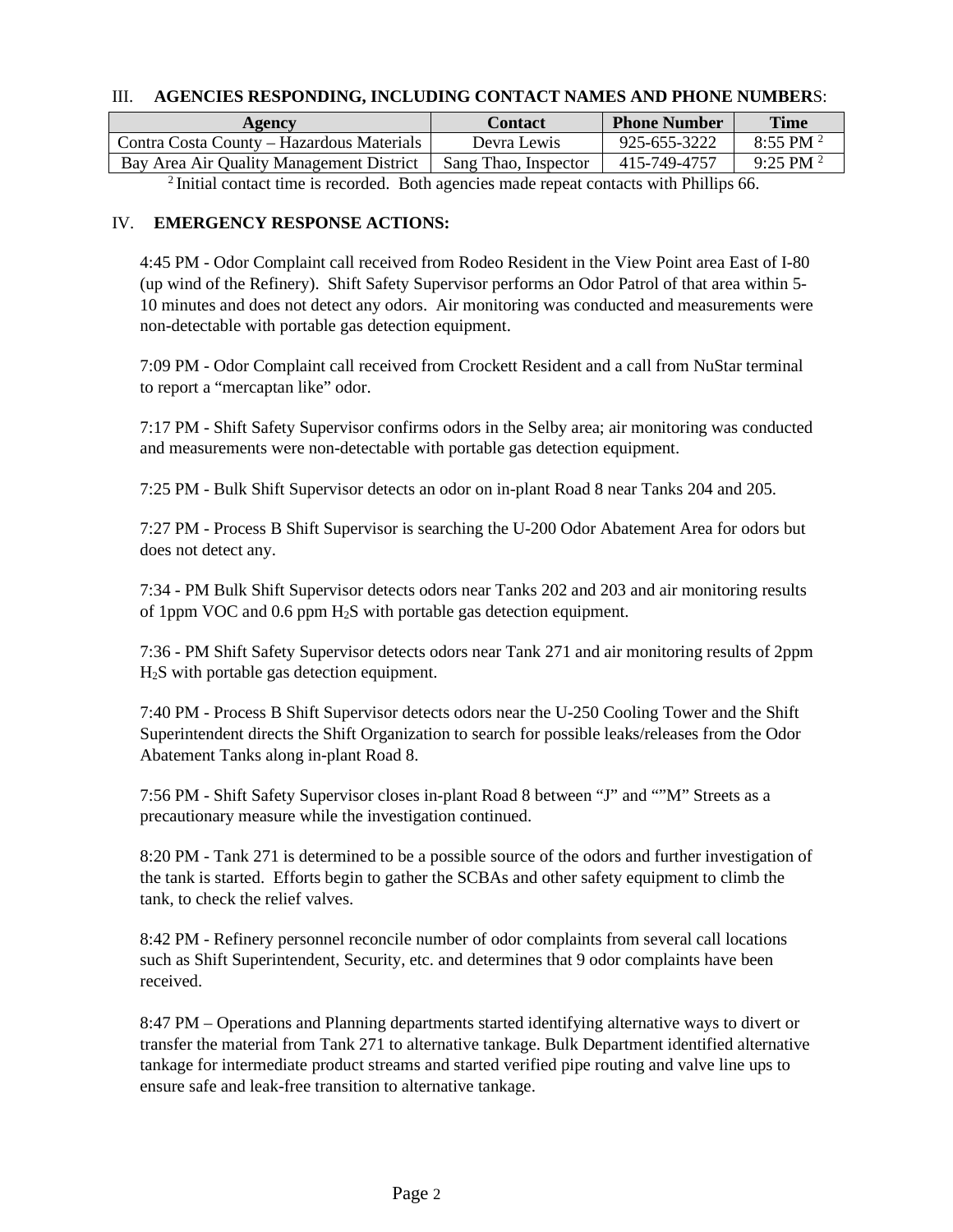8:54 PM - CWS Level-1 notification sequence is issued by Refinery personnel, based on the number of community complaints received by the facility.

9:58 PM - Affected Unit rates are minimized to reduce flow rate to Tank 271. Rate gauged all active storage tanks to ensure proper line ups.

10:15 PM - Operations stops material flow to Tank 271 to stop the emissions from suspected leaking relief valve.

10:45 PM - Shift Safety and the Emergency Response Team Lead perform air monitoring odor patrols in Crockett and along I-80 from Cummings Skyway to Willow Ave and confirm no odors and air monitoring measurements were non-detectable with portable gas detection equipment.

# V. **IDENTITY OF MATERIAL RELEASED AND ESTIMATED OR KNOWN QUANTITIES**:

Currently the maximum estimate of hydrogen sulfide released during the event was approximately 0.5 pounds. Release calculations are preliminary and subject to change based on the incident investigation.

VI. **METEOROLOGICAL CONDITIONS AT TIME OF EVENT** including wind speed, direction, and temperature:

| <b>Average of 3 MET stations</b><br>2/23/21 6:40 pm through 10:40 pm |       |
|----------------------------------------------------------------------|-------|
| Wind speed (mph)                                                     | 3.9   |
| Wind direction (degree)                                              | 202.5 |
| Precipitation (inches)                                               |       |
| Temperature (deg F)                                                  | 60.3  |

# VII. **DESCRIPTION OF INJURIES**:

There were no injuries or alarms of facility personal  $H_2S$  meters.

VIII. **COMMUNITY IMPACT** including number of off-site complaints, air sampling data during event, etc.:

# **Community Odor Complaints**

Phillips 66 received several odor complaints from within the refinery and community neighbors. These odor complaints are listed below.

| <b>Time Called</b> | Location |
|--------------------|----------|
| 4:47 PM            | Rodeo    |
| $8:16 \text{ PM}$  | Crockett |
| 8:20 PM            | Crockett |
| 8:25 PM            | Crockett |
| 8:35 PM            | Crockett |
| 8:35 PM            | Crockett |
| 8:46 PM            | Crockett |
| 10:32 PM           | Crockett |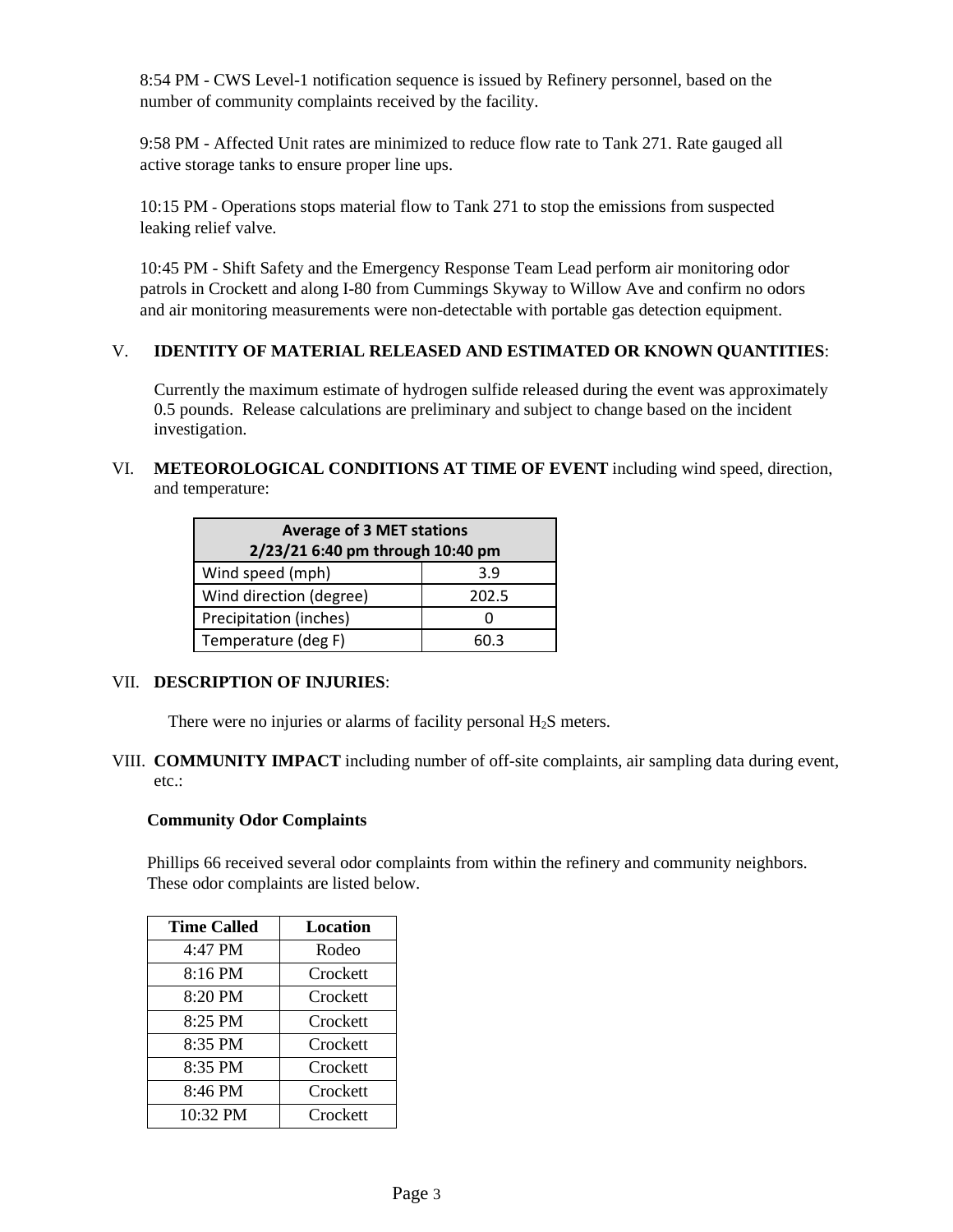# **Ground Level Monitor Data:**

| <b>Averaging Period</b> | <b>Ground Level Monitor H<sub>2</sub>S Concentration</b> |                               |                     |
|-------------------------|----------------------------------------------------------|-------------------------------|---------------------|
|                         |                                                          | Parts per Billion - 2/23/2021 |                     |
|                         | <b>Tormey</b>                                            | <b>Crockett</b>               | <b>BAAQMD Limit</b> |
| Maximum: 1-min avg      | $17.0$ ppb                                               | $6.53$ ppb                    | n/a                 |
| Maximum: 3-min avg      | 16.42 ppb                                                | 5.87 ppb                      | $60$ ppb            |
| Maximum: 60-min avg     | $9.77$ ppb                                               | $3.13$ ppb                    | 30 ppb              |

*No detection of H2S above normal baseline on Hillcrest or East Refinery GLMs. Note: The Cal-OSHA Permissible Exposure Limit (PEL) for H2S is 10,000 PPB averaged over an 8 hour period.*

# **Fenceline Monitoring System:**

|                       |                   | <b>Fenceline Total Hydrocarbon Concentration</b><br>Parts per Billion - 2/23/2021 |
|-----------------------|-------------------|-----------------------------------------------------------------------------------|
|                       | <b>North FTIR</b> | <b>CWS2 Alarm Limit</b>                                                           |
| Instantaneous Maximum | $238$ ppb         | $50,000$ ppb                                                                      |

*Other parameters monitored by fenceline system were within normal baseline values.* 

# **Phillips 66 Odor Patrols & Air Monitoring:**

Refer to the timeline in Section IV for Phillips 66 Odor Patrols and Air Monitoring.

# IX. **INCIDENT INVESTIGATION RESULTS**

Is the investigation of the incident complete at this time? \_\_\_\_\_\_\_\_Yes \_\_\_\_**X**\_\_\_\_No If the answer is no, submit a 30 day final or interim report.

If the answer is yes, complete the following:

# X. **SUMMARIZE INVESTIGATION RESULTS BELOW OR ATTACH COPY OF REPORT**:

Investigation is ongoing.

# XI. **SUMMARIZE PREVENTATIVE MEASURES TO BE TAKEN TO PREVENT RECURRENCE INCLUDING MILESTONE AND COMPLETION DATES FOR IMPLEMENTATION**:

Investigation is ongoing.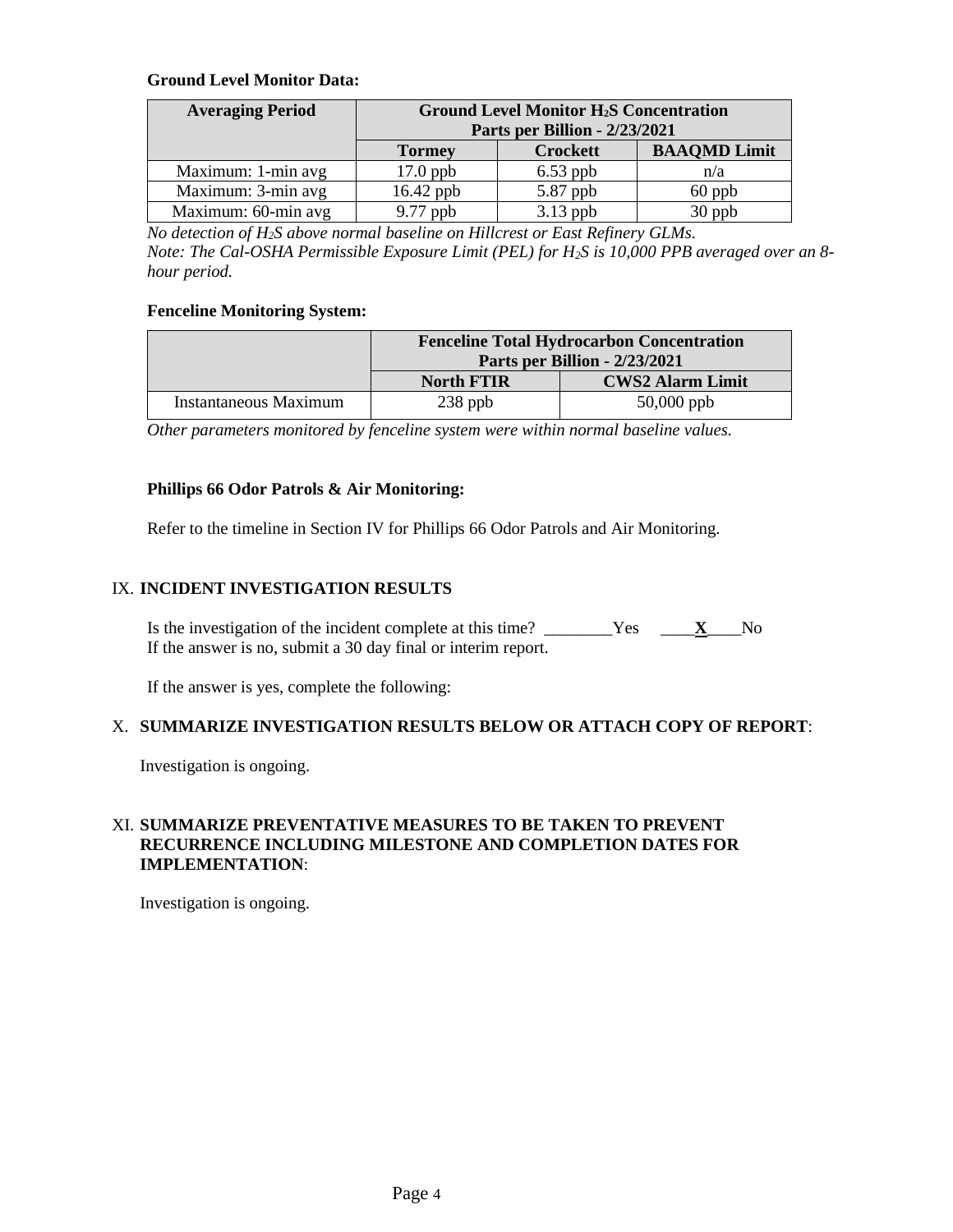# **Safety Data Sheet**

According to OSHA HCS 2012 (29 CFR 1910.1200), Health Canada HPR (SOR/2015-17), and Mexico NOM-018-STPS-2015



| <b>SECTION 1: Identification</b>                       |                                                                                |
|--------------------------------------------------------|--------------------------------------------------------------------------------|
| <b>Product Identifier</b>                              | <b>Natural Gas</b>                                                             |
| Other means of identification                          | Fuel Gas: Residue Gas: Processed Gas: Natural Gas, Dry: Compressed Natural Gas |
| Code                                                   | 724330                                                                         |
| <b>Relevant identified uses</b>                        | Fuel                                                                           |
| Uses advised against                                   | All others                                                                     |
| 24 Hour Emergency Phone Number CHEMTREC 1-800-424-9300 |                                                                                |
|                                                        | CHEMTREC México 01-800-681-9531                                                |
|                                                        |                                                                                |
| <b>Manufacturer/Supplier</b>                           | <b>SDS Information</b>                                                         |

**Manufacturer/Supplier** Phillips 66 Company P.O. Box 4428 Houston, Texas 77210

URL: www.Phillips66.com Phone: 800-762-0942 Email: SDS@P66.com

# **SECTION 2: Hazard identification**

**Classified Hazards Hazards Not Otherwise Classified (HNOC)**

H220 - Flammable gases -- Category 1 H280 -- Gases under pressure -- Compressed gas Simple asphyxiant

HHNOC: None known

PHNOC: None known

# **Label Elements**



# **DANGER**

Extremely flammable gas Contains gas under pressure. May explode if heated. May displace oxygen and cause rapid suffocation

Keep away from heat/sparks/open flames/hot surfaces. - No smoking; Take precautionary measures against static discharge; Leaking gas fire: Do not extinguish, unless leak can be stopped safely; Eliminate all ignition sources if safe to do so; Protect from sunlight. Store in a well-ventilated place

# **SECTION 3: Composition/information on ingredients**

| <b>Chemical</b>       | <b>ACDM</b>                                                     | ੋ•ncentration । |
|-----------------------|-----------------------------------------------------------------|-----------------|
| <b>Name</b>           | JRIY                                                            | w               |
| Natural gas.<br>dried | $\sim$<br>$\sim$<br>. .<br>1-63-4<br>-684<br>-บบ-<br>טשו<br>- ت | 100             |

<sup>1</sup> All concentrations are percent by weight unless ingredient is a gas. Gas concentrations are in percent by volume.

# **SECTION 4: First aid measures**

**Eye Contact:** Ifirritation or redness develops from exposure, flush eyes with clean water. If symptoms persist, seek medical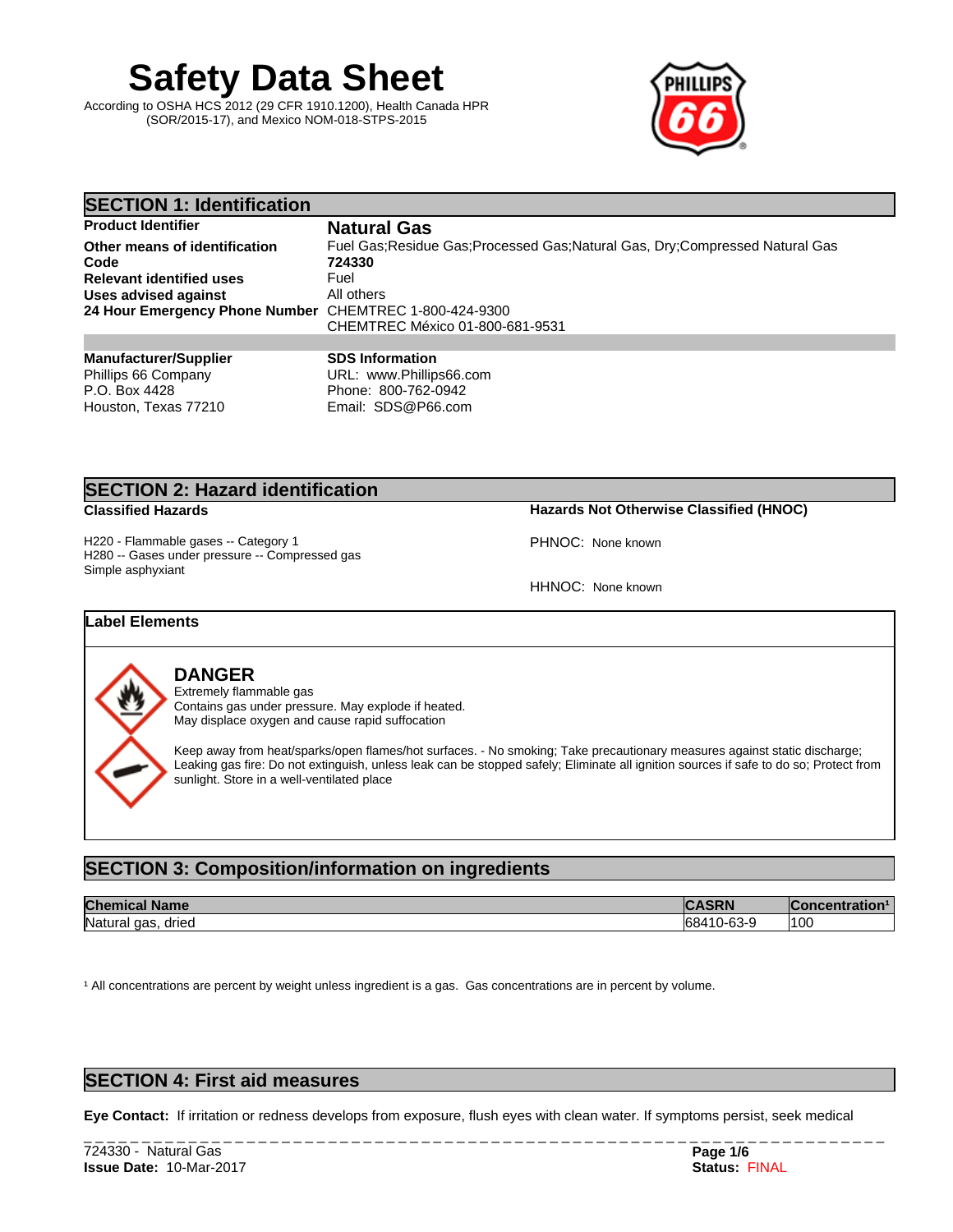attention.

**Skin Contact:** First aid is not normally required. However, it is good practice to wash any chemical from the skin.

**Inhalation:** If respiratory symptoms develop, move victim away from source of exposure and into fresh air in a position comfortable for breathing. If breathing is difficult, oxygen or artificial respiration should be administered by qualified personnel. If symptoms persist, seek medical attention.

\_ \_ \_ \_ \_ \_ \_ \_ \_ \_ \_ \_ \_ \_ \_ \_ \_ \_ \_ \_ \_ \_ \_ \_ \_ \_ \_ \_ \_ \_ \_ \_ \_ \_ \_ \_ \_ \_ \_ \_ \_ \_ \_ \_ \_ \_ \_ \_ \_ \_ \_ \_ \_ \_ \_ \_ \_ \_ \_ \_ \_ \_ \_ \_ \_ \_ \_ \_ \_

**Ingestion:** This material is a gas under normal atmospheric conditions and ingestion is unlikely.

**Most important symptoms and effects, both acute and delayed:** Contains gas(es) which can cause asphyxiation at high concentrations by displacing oxygen. Symptoms of overexposure may include headache, fatigue, weakness, mental confusion, mood disturbances, and decreased coordination and judgment. Continued exposure can lead to hypoxia (inadequate oxygen), rapid breathing, impaired vision, ringing in the ears, cyanosis (bluish discoloration of skin), numbness of the extremities, unconsciousness and death.

**Notes to Physician:**Epinephrine and other sympathomimetic drugs may initiate cardiac arrhythmias in persons exposed to high concentrations of hydrocarbon solvents (e.g., in enclosed spaces or with deliberate abuse). The use of other drugs with less arrhythmogenic potential should be considered. If sympathomimetic drugs are administered, observe for the development of cardiac arrhythmias.

# **SECTION 5: Firefighting measures**

### **NFPA 704 Hazard Class**

**Health:** 1 **Flammability:** 4 **Instability:** 0 0 (Minimal)



1 (Slight) 2 (Moderate) 3 (Serious) 4 (Severe)

**Extinguishing Media:** Dry chemical or carbon dioxide is recommended. Carbon dioxide can displace oxygen. Use caution when applying carbon dioxide in confined spaces.

### **Specific hazards arising from the chemical**

**Unusual Fire & Explosion Hazards:** Extremely flammable Contents under pressure This material can be ignited by heat, sparks, flames, or other sources of ignition (e.g., static electricity, pilot lights, mechanical/electrical equipment, and electronic devices such as cell phones, computers, calculators, and pagers which have not been certified as intrinsically safe) Vapors may travel considerable distances to a source of ignition where they can ignite, flash back, or explode. May create vapor/air explosion hazard indoors, in confined spaces, outdoors, or in sewers. If container is not properly cooled, it can rupture in the heat of a fire.

**Hazardous Combustion Products:** Combustion may yield smoke, carbon monoxide, and other products of incomplete combustion. Oxides of nitrogen and sulfur may also be formed.

**Special protective actions for fire-fighters:** For fires beyond the initial stage, emergency responders in the immediate hazard area should wear protective clothing. When the potential chemical hazard is unknown, in enclosed or confined spaces, a self contained breathing apparatus should be worn. In addition, wear other appropriate protective equipment as conditions warrant (see Section 8). Isolate the hazard area and deny entry to unnecessary and unprotected personnel. Stop spill/release if it can be done safely. If this cannot be done, allow fire to burn. Move undamaged containers from immediate hazard area if it can be done safely. Stay away from ends of container. Water spray may be useful in minimizing or dispersing vapors and to protect personnel. Cool equipment exposed to fire with water, if it can be done safely.

### **See Section 9 for Flammable Properties including Flash Point and Flammable (Explosive) Limits**

## **SECTION 6: Accidental release measures**

**Personal precautions, protective equipment and emergency procedures:** Extremely flammable Spillages of liquid product will create a fire hazard and may form an explosive atmosphere. Keep all sources of ignition and hot metal surfaces away from spill/release if safe to do so. The use of explosion-proof electrical equipment is recommended. Beware of accumulation of gas in low areas or contained areas, where explosive concentrations may occur. Prevent from entering drains or any place where accumulation may occur. Ventilate area and allow to evaporate. Stay upwind and away from spill/release. Avoid direct contact with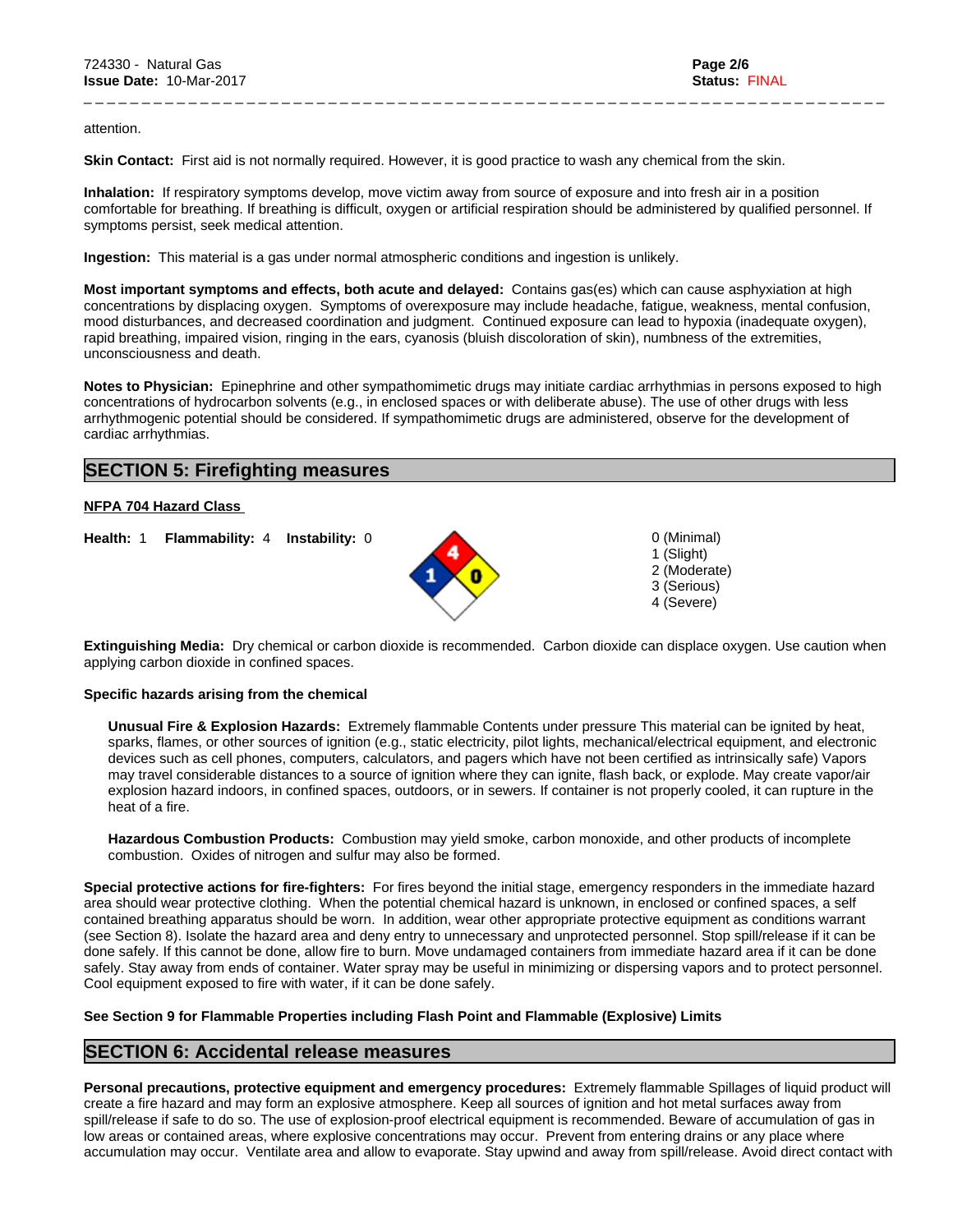material. For large spillages, notify persons down wind of the spill/release, isolate immediate hazard area and keep unauthorized personnel out. Wear appropriate protective equipment, including respiratory protection, as conditions warrant (see Section 8). See Sections 2 and 7 for additional information on hazards and precautionary measures.

\_ \_ \_ \_ \_ \_ \_ \_ \_ \_ \_ \_ \_ \_ \_ \_ \_ \_ \_ \_ \_ \_ \_ \_ \_ \_ \_ \_ \_ \_ \_ \_ \_ \_ \_ \_ \_ \_ \_ \_ \_ \_ \_ \_ \_ \_ \_ \_ \_ \_ \_ \_ \_ \_ \_ \_ \_ \_ \_ \_ \_ \_ \_ \_ \_ \_ \_ \_ \_

**Environmental Precautions:** Stop and contain spill/release if it can be done safely. Water spray may be useful in minimizing or dispersing vapors. If spill occurs on water notify appropriate authorities and advise shipping of any hazard.

**Methods and material for containment and cleaning up:** Notify relevant authorities in accordance with all applicable regulations.

Recommended measures are based on the most likely spillage scenarios for this material; however local conditions and regulations may influence or limit the choice of appropriate actions to be taken.

# **SECTION 7: Handling and storage**

**Precautions for safe handling:** Keep away from heat, hot surfaces, sparks, open flames and other ignition sources. No smoking. Take precautionary measures against static discharge. Use good personal hygiene practices and wear appropriate personal protective equipment (see section 8). Contents under pressure Gas can accumulate in confined spaces and limit oxygen available for breathing. Use only with adequate ventilation The use of explosion-proof electrical equipment is recommended and may be required (see appropriate fire codes). Refer to NFPA-70 and/or API RP 2003 for specific bonding/grounding requirements. Electrostatic charge may accumulate and create a hazardous condition when handling or processing this material. To avoid fire or explosion, dissipate static electricity during transfer by grounding and bonding containers and equipment before transferring material. Do not enterconfined spaces such as tanks or pits without following proper entry procedures such as ASTM D-4276 and 29CFR 1910.146. Cold burns may occur during filling operations. Containers and delivery lines may become cold enough to present cold burn hazard.

The use of hydrocarbon fuel in an area without adequate ventilation may result in hazardous levels of incomplete combustion products (e.g. carbon monoxide, oxides of sulfur and nitrogen, benzene and other hydrocarbons) and/or dangerously low oxygen levels.

**Conditions for safe storage:**Keep container(s) tightly closed and properly labeled. Use and store this material in cool, dry, well-ventilated areas away from heat, direct sunlight, hot metal surfaces, and all sources of ignition. Store only in approved containers. Post area "No Smoking or Open Flame." Keep away from any incompatible material(see Section 10). Protect container(s) against physical damage. Outdoor or detached storage is preferred. Indoor storage should meet OSHA standards and appropriate fire codes.

"Empty" containers retain residue and may be dangerous. Do not pressurize, cut, weld, braze, solder, drill, grind, or expose such containers to heat, flame, sparks, or other sources of ignition. They may explode and cause injury or death. Avoid exposing any part of a compressed-gas cylinder to temperatures above 125F(51.6C). Gas cylinders should be stored outdoors or in well ventilated storerooms at no lower than ground level and should be quickly removable in an emergency.

# **SECTION 8: Exposure controls/personal protection**

Note: State, local or other agencies or advisory groups may have established more stringent limits. Consult an industrial **hygienist or similar professional, or your local agencies, for further information.**

**Engineering controls:** General ventilation should be adequate for normal conditions of intended use. Additional engineering controls may be necessary if working with the product in enclosed areas and/or at elevated temperatures.

**Eye/Face Protection:** The use of eye/face protection is not normally required; however, good industrial hygiene practice suggests the use of eye protection that meets or exceeds ANSI Z.87.1 whenever working with chemicals.

Skin/Hand Protection: The use of skin protection is not normally required; however, good industrial hygiene practice suggests the use of gloves or other appropriate skin protection whenever working with chemicals. Wear thermal insulating gloves and face shield or eye protection when working with materials that present thermal hazards (hot orcold).

**Respiratory Protection:** A NIOSH approved, self-contained breathing apparatus (SCBA) or equivalent operated in a pressure demand or other positive pressure mode should be used in situations of oxygen deficiency (oxygen content less than 19.5 percent), unknown exposure concentrations, or situations that are immediately dangerous to life or health (IDLH).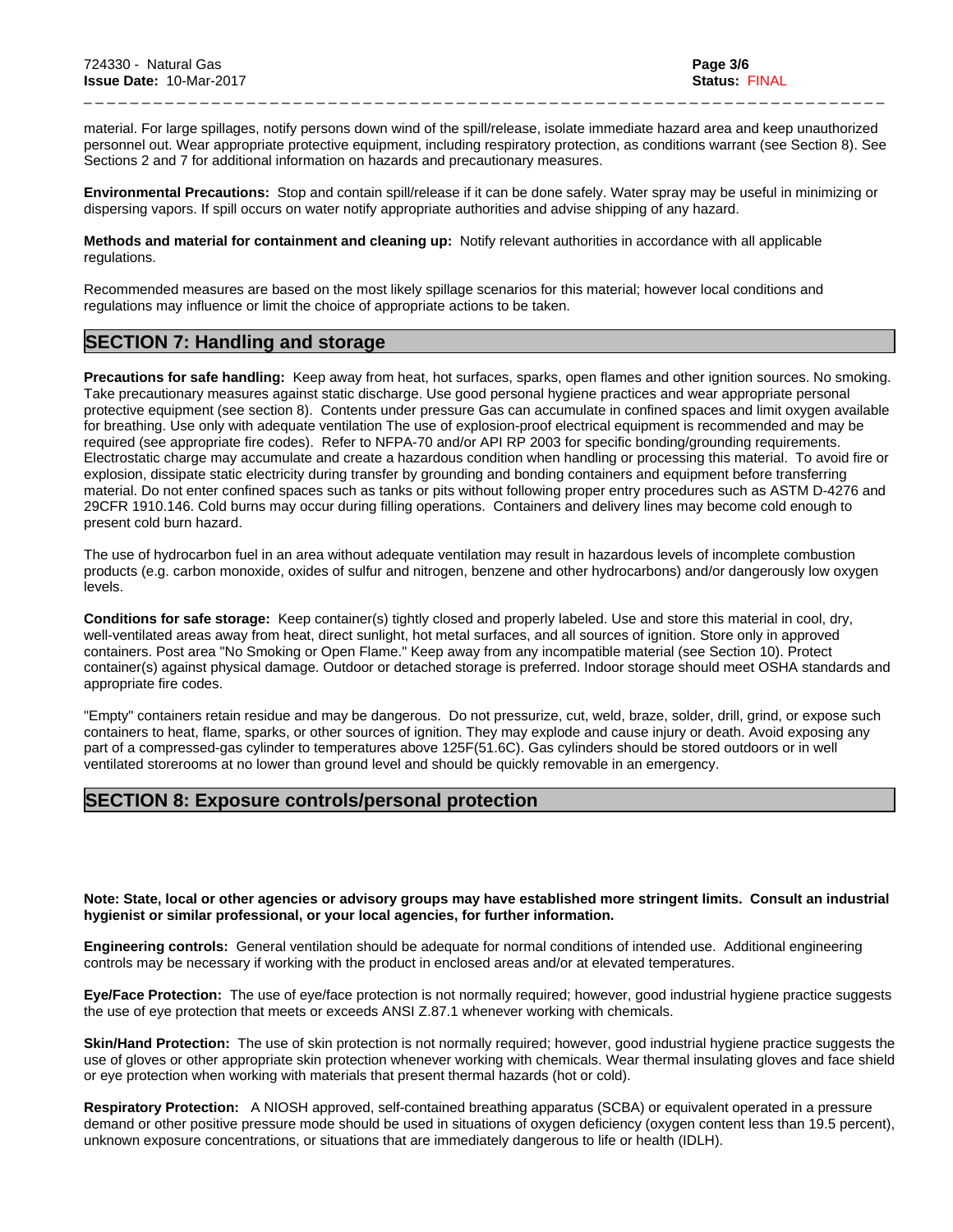A respiratory protection program that meets or is equivalent to OSHA 29 CFR 1910.134 and ANSI Z88.2 should be followed whenever workplace conditions warrant a respirator's use.

Suggestions provided in this section for exposure control and specific types of protective equipment are based on readily available information. Users should consult with the specific manufacturer to confirm the performance of their protective **equipment. Specific situations may require consultation with industrial hygiene, safety, or engineering professionals.**

\_ \_ \_ \_ \_ \_ \_ \_ \_ \_ \_ \_ \_ \_ \_ \_ \_ \_ \_ \_ \_ \_ \_ \_ \_ \_ \_ \_ \_ \_ \_ \_ \_ \_ \_ \_ \_ \_ \_ \_ \_ \_ \_ \_ \_ \_ \_ \_ \_ \_ \_ \_ \_ \_ \_ \_ \_ \_ \_ \_ \_ \_ \_ \_ \_ \_ \_ \_ \_

### **SECTION 9: Physical and chemical properties**

Note: Unless otherwise stated, values are determined at 20°C (68°F) and 760 mm Hg (1 atm). Data represent typical values and are not intended to be specifications.

| Appearance: Colorless                                                             | <b>Flash Point:</b> $-299$ °F / $-184$ °C                     |
|-----------------------------------------------------------------------------------|---------------------------------------------------------------|
| <b>Physical Form: Compressed Gas</b>                                              | <b>Test Method:</b> (estimate)                                |
| <b>Odor:</b> Slight hydrocarbon                                                   | Initial Boiling Point/Range: No data                          |
| <b>Odor Threshold: No data</b>                                                    | Vapor Pressure: No data                                       |
| <b>pH:</b> Not applicable                                                         | <b>Partition Coefficient (n-octanol/water) (Kow):</b> No data |
| Vapor Density (air=1): 0.5                                                        | <b>Melting/Freezing Point: No data</b>                        |
| Upper Explosive Limits (vol % in air): 10.0                                       | Auto-ignition Temperature: 999 °F / 537 °C                    |
| Lower Explosive Limits (vol % in air): 2.0                                        | <b>Decomposition Temperature:</b> No data                     |
| <b>Evaporation Rate (nBuAc=1):</b> No data                                        | Specific Gravity (water=1): No data                           |
| <b>Particle Size: Not applicable</b>                                              | <b>Bulk Density: No data</b>                                  |
| <b>Percent Volatile: 100%</b>                                                     | <b>Viscosity: No data</b>                                     |
| <b>Flammability (solid, gas):</b> Extremely Flammable Solubility in Water: Slight |                                                               |

# **SECTION 10: Stability and reactivity**

**Reactivity:** Stable under normal ambient and anticipated conditions of use.

**Chemical stability:** Stable under normal ambient and anticipated conditions of use.

**Possibility of hazardous reactions:** Hazardous reactions not anticipated.

**Conditions to avoid:** Avoid all possible sources of ignition. Heat will increase pressure in the storage tank.

**Incompatible materials:** Avoid contact with acids, aluminum chloride, chlorine, chlorine dioxide, halogens and oxidizing agents.

**Hazardous decomposition products:** Not anticipated under normal conditions of use.

## **SECTION 11: Toxicological information**

### **Information on Toxicological Effects**

### **Substance / Mixture**

| <b>Acute Toxicity</b> | <b>Hazard</b>                          | <b>Additional Information</b>                                                                                    | LC50/LD50 Data      |
|-----------------------|----------------------------------------|------------------------------------------------------------------------------------------------------------------|---------------------|
|                       |                                        |                                                                                                                  |                     |
| <b>Inhalation</b>     | Unlikely to be harmful                 | Simple Asphyxiant. May<br>displace oxygen and cause<br>rapid suffocation. See section 4<br>for more information. | $>20,000$ ppm (gas) |
| <b>Dermal</b>         | Skin absorption is not<br>lanticipated |                                                                                                                  | Not Applicable      |
| Oral                  | Ingestion is not anticipated           |                                                                                                                  | Not Applicable      |

**Aspiration Hazard:** Not applicable

**Skin Corrosion/Irritation:** Skin exposure is not anticipated.

**Serious Eye Damage/Irritation:** Not expected to be irritating.

**Skin Sensitization:** Skin contact is not anticipated.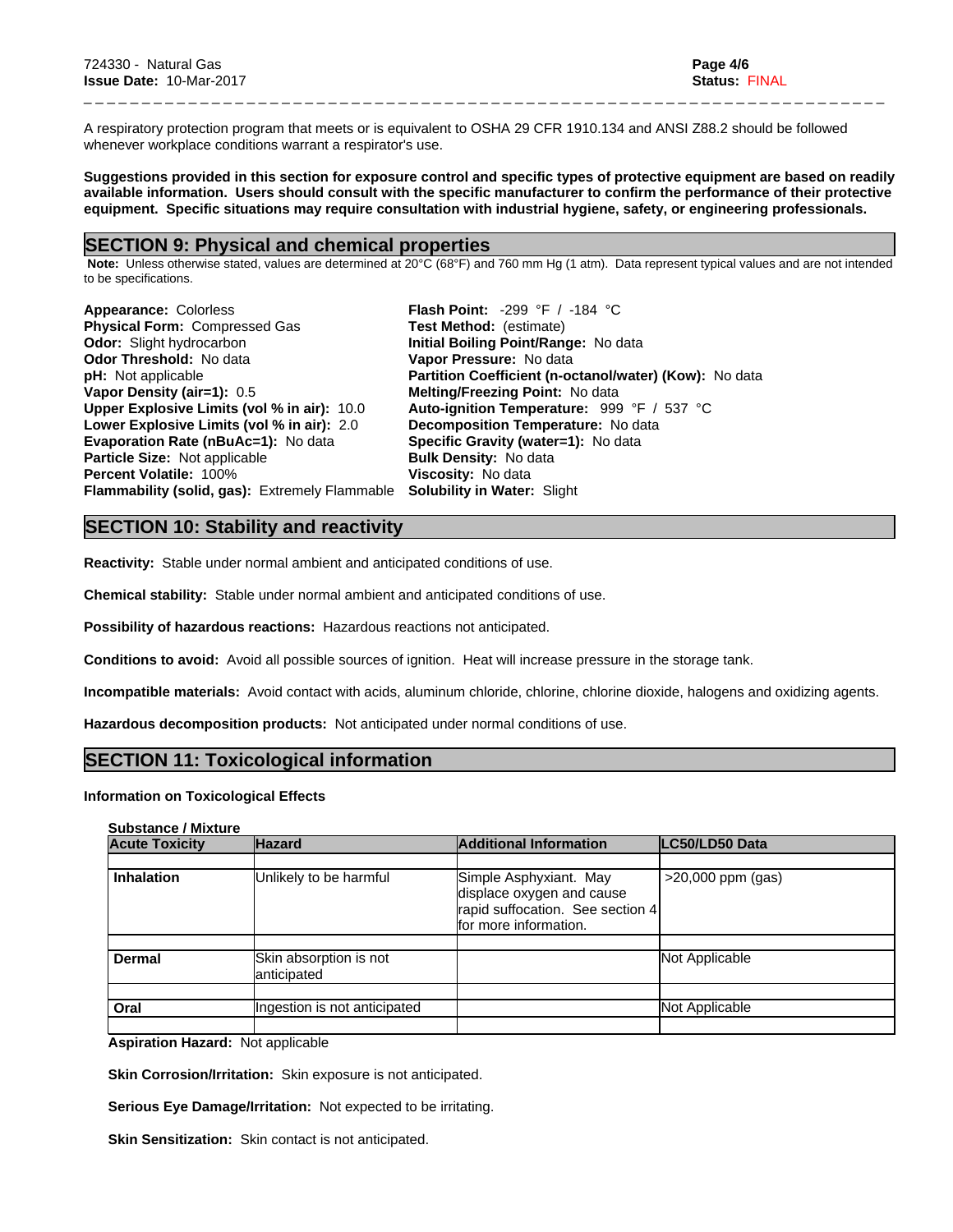**Respiratory Sensitization:** Not expected to be a respiratory sensitizer.

**Specific Target Organ Toxicity (Single Exposure):** Not expected to cause organ effects from single exposure.

**Specific Target Organ Toxicity (Repeated Exposure):** Not expected to cause organ effects from repeated exposure.

\_ \_ \_ \_ \_ \_ \_ \_ \_ \_ \_ \_ \_ \_ \_ \_ \_ \_ \_ \_ \_ \_ \_ \_ \_ \_ \_ \_ \_ \_ \_ \_ \_ \_ \_ \_ \_ \_ \_ \_ \_ \_ \_ \_ \_ \_ \_ \_ \_ \_ \_ \_ \_ \_ \_ \_ \_ \_ \_ \_ \_ \_ \_ \_ \_ \_ \_ \_ \_

**Carcinogenicity:** Not expected to cause cancer.

**Germ Cell Mutagenicity:** Not expected to cause heritable genetic effects.

**Reproductive Toxicity:** Not expected to cause reproductive toxicity.

**Other Comments:** High concentrations may reduce the amount of oxygen available for breathing, especially in confined spaces. Hypoxia (inadequate oxygen) during pregnancy may have adverse effects on the developing fetus.

# **SECTION 12: Ecological information**

# **GHS Classification: No classified hazards**

Toxicity: Petroleum gases will readily evaporate from the surface and would not be expected to have significant adverse effects in the aquatic environment.

**Persistence and Degradability:** The hydrocarbons in this material are expected to be inherently biodegradable. In practice, hydrocarbon gases are not likely to remain in solution long enough for biodegradation to be a significant loss process. Hydrogen sulfide, if present in refinery gas streams, will be rapidly oxidized in water and insoluble sulfides precipitated from water when metallic radicals are present.

**Bioaccumulative Potential:** Since the log Kow values measured for refinery gas constituents are below 3, they are not regarded as having the potential to bioaccumulate.

**Mobility in Soil:** Due to the extreme volatility of petroleum gases, air is the only environmental compartment in which they will be found. In air, these hydrocarbons undergo photodegradation by reaction with hydroxyl radicals with half-lives ranging from 3.2 days for n-butane to 7 days for propane.

**Other adverse effects:** None anticipated.

# **SECTION 13: Disposal considerations**

This material is a gas and would not typically be managed as a waste.

# **SECTION 14: Transport information**

### **U.S. Department of Transportation (DOT)**

**UN Number:** UN1971 **UN proper shipping name:** Natural gas, compressed **Transport hazard class(es):** 2.1 **Packing Group:** None **Environmental Hazards:** This product does not meet the DOT/UN/IMDG/IMO criteria of a marine pollutant **Special precautions for user:** None **Transport in bulk according to Annex II of MARPOL 73/78 and the IBC Code:** Not applicable

# **SECTION 15: Regulatory information**

### **CERCLA/SARA - Section 302 Extremely Hazardous Substances and TPQs (in pounds)**

This material does not contain any chemicals subject to the reporting requirements of SARA 302 and 40 CFR 372.

### **CERCLA/SARA - Section 311/312 (Title III Hazard Categories)**

US EPA has published a final rule aligning hazardous chemical reporting under sections 311 and 312 of the Emergency Planning and Community Right-to-Know Act (EPCRA) with OSHA HCS. See Section 2 for hazard classifications under EPCRA.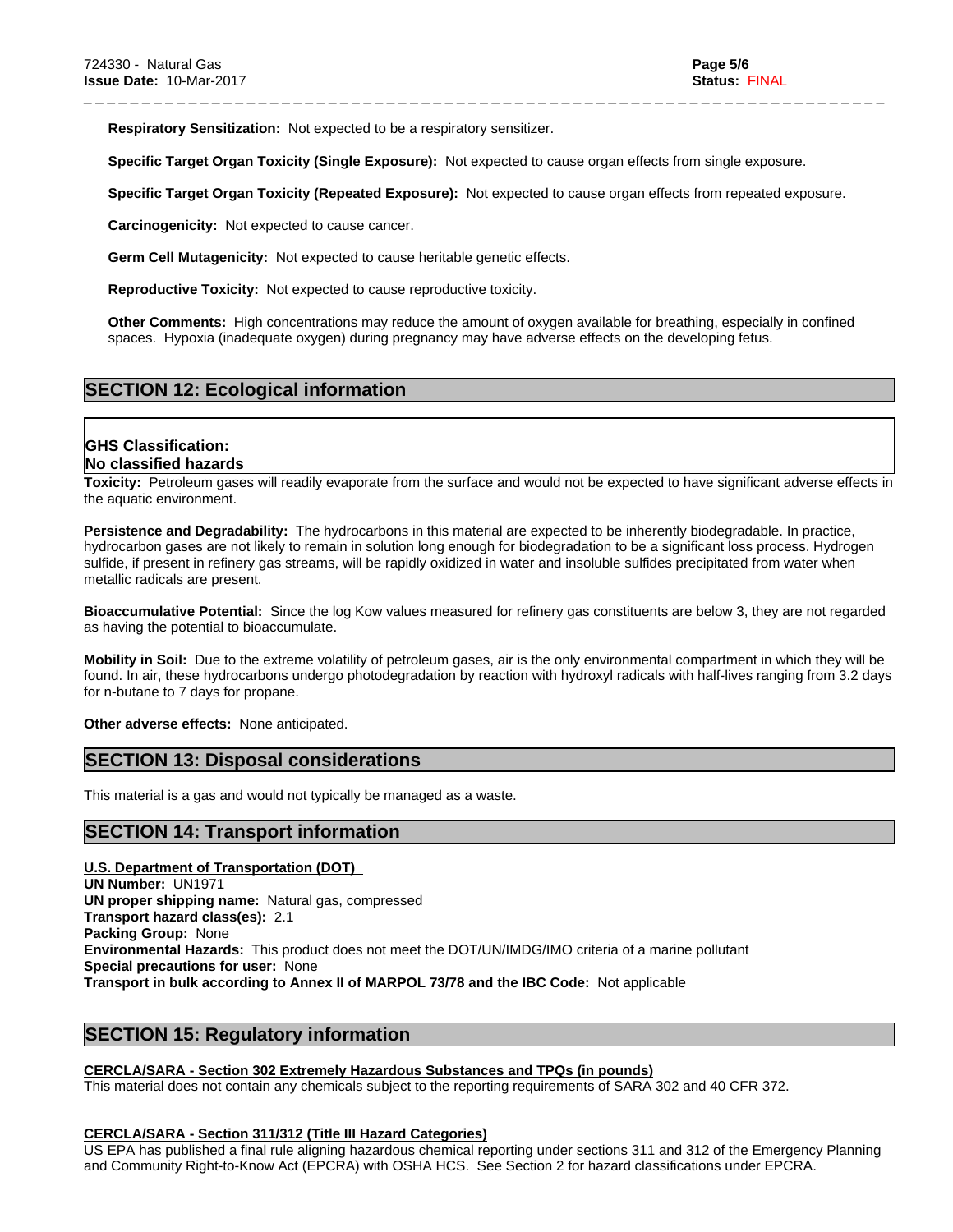### **CERCLA/SARA - Section 313 and 40 CFR 372**

This material does not contain any chemicals subject to the reporting requirements of SARA 313 and 40 CFR 372.

### **EPA (CERCLA) Reportable Quantity (in pounds)**

EPA's Petroleum Exclusion applies to this material - (CERCLA 101(14)).

### **California Proposition 65**

This material does not contain any chemicals which are known to the State of California to cause cancer, birth defects or other reproductive harm at concentrations that trigger the warning requirements of California Proposition 65.

\_ \_ \_ \_ \_ \_ \_ \_ \_ \_ \_ \_ \_ \_ \_ \_ \_ \_ \_ \_ \_ \_ \_ \_ \_ \_ \_ \_ \_ \_ \_ \_ \_ \_ \_ \_ \_ \_ \_ \_ \_ \_ \_ \_ \_ \_ \_ \_ \_ \_ \_ \_ \_ \_ \_ \_ \_ \_ \_ \_ \_ \_ \_ \_ \_ \_ \_ \_ \_

### **International Inventories**

All components are either listed on the US TSCA Inventory, or are not regulated under TSCA. All components are either on the DSL, or are exempt from DSL listing requirements.

# **SECTION 16: Other information**

| <b>Issue Date:</b> | <b>Previous Issue Date:</b> | <b>ISDS Number</b> | <b>Status:</b> |
|--------------------|-----------------------------|--------------------|----------------|
| 10-Mar-2017        | l11-Sep-2015                | 724330             | <b>FINAL</b>   |

### **Revised Sections or Basis for Revision:**

First Aid (Section 4); Regulatory information (Section 15)

### **Guide to Abbreviations:**

ACGIH = American Conference of Governmental Industrial Hygienists; CASRN = Chemical Abstracts Service Registry Number; CEILING = Ceiling Limit (15 minutes); CERCLA = The Comprehensive Environmental Response, Compensation, and Liability Act; EPA = Environmental Protection Agency; GHS = Globally Harmonized System; HPR = Hazardous Products Regulations; IARC = International Agency for Research on Cancer; INSHT = National Institute for Health and Safety at Work; IOPC = International Oil Pollution Compensation; LEL = Lower Explosive Limit; NE = Not Established; NFPA = National Fire Protection Association; NTP = National Toxicology Program; OSHA = Occupational Safety and Health Administration; PEL = Permissible Exposure Limit (OSHA); SARA = Superfund Amendments and Reauthorization Act; STEL = Short Term Exposure Limit (15 minutes); TLV = Threshold Limit Value (ACGIH); TWA = Time Weighted Average (8 hours); UEL = Upper Explosive Limit; WHMIS = Worker Hazardous Materials Information System (Canada)

### **Disclaimer of Expressed and implied Warranties:**

The information presented in this Safety Data Sheet is based on data believed to be accurate as of the date this Safety Data Sheet was prepared. HOWEVER, NO WARRANTY OF MERCHANTABILITY, FITNESS FOR ANY PARTICULAR PURPOSE, OR ANY OTHER WARRANTY IS EXPRESSED OR IS TO BE IMPLIED REGARDING THE ACCURACY OR COMPLETENESS OF THE INFORMATION PROVIDED ABOVE, THE RESULTS TO BE OBTAINED FROM THE USE OF THIS INFORMATION OR THE PRODUCT, THE SAFETY OF THIS PRODUCT, OR THE HAZARDS RELATED TO ITS USE. No responsibility is assumed for any damage or injury resulting from abnormal use or from any failure to adhere to recommended practices. The information provided above, and the product, are furnished on the condition that the person receiving them shall make their own determination as to the suitability of the product for their particular purpose and on the condition that they assume the risk of their use. In addition, no authorization is given nor implied to practice any patented invention without a license.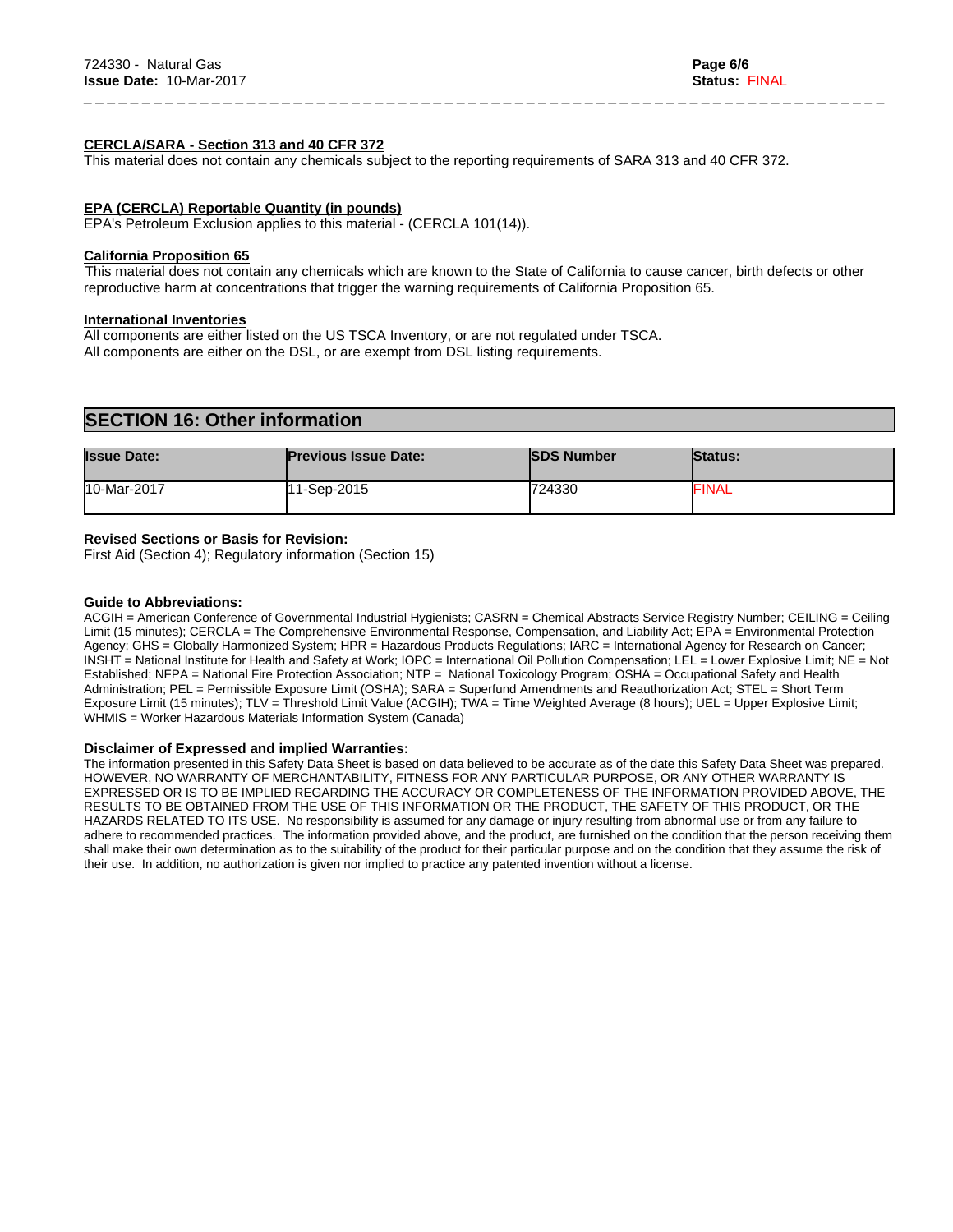# **Safety Data Sheet**

According to OSHA HCS 2012 (29 CFR 1910.1200), Health Canada HPR (SOR/2015-17), and Mexico NOM-018-STPS-2015



# **SECTION 1: Identification**

| <b>Product Identifier</b>                               | Naphtha (Petroleum), Unsweetened                                                                                                                                                                                                                                                                                                                                                                                                                                                                                                                                                                                                                                                                                                                                                                               |
|---------------------------------------------------------|----------------------------------------------------------------------------------------------------------------------------------------------------------------------------------------------------------------------------------------------------------------------------------------------------------------------------------------------------------------------------------------------------------------------------------------------------------------------------------------------------------------------------------------------------------------------------------------------------------------------------------------------------------------------------------------------------------------------------------------------------------------------------------------------------------------|
| Other means of identification                           | Light Feedstock–SM; Naphtha, Sour C5-12; Alliance - Naphtha–1276; Alliance - Naphtha,<br>Sour C5-12-1276; Alliance - 294-V-6 Liquid to Stabilizer - Unit 294 - Stream 156; Alliance<br>- Stabilizer Hot Feed-Unit-29-Stream 161; Alliance - Stabilizer Cold Feed-Unit 294-Stream<br>162; Alliance - CDHDS; Reflux-Unit 294-Stream 146; Alliance - Stabilizer Reflux-Unit<br>294-Stream 166; Bayway - Naphtha, Sour C5-12; Bayway - PF Feed; Bayway - Sour<br>Naphtha; Borger - Sour Naphtha; Ferndale - Crude Unit Straight Run Naphtha, Sour<br>Untreated ISC-70097; Ferndale - Naphtha, Sour C5-12; Ferndale - DHT Wild Naphtha;<br>LAR - Untreated Light Naphtha; SFR - Naphtha, Sour C5-12; Sweeny - Sour Naphtha;<br>Sweeny - Unit 11/14 HDS Charge; Santa Maria - F1 Naphtha; Santa Maria - D-1 Naphtha; |
|                                                         | Santa Maria Naphtha; Wood River - Naphtha, Full Range Straight Run-R6400, Raffinate                                                                                                                                                                                                                                                                                                                                                                                                                                                                                                                                                                                                                                                                                                                            |
| Code                                                    | 727990                                                                                                                                                                                                                                                                                                                                                                                                                                                                                                                                                                                                                                                                                                                                                                                                         |
| <b>Issue date</b>                                       | 14-May-2019                                                                                                                                                                                                                                                                                                                                                                                                                                                                                                                                                                                                                                                                                                                                                                                                    |
| <b>Relevant identified uses</b>                         | <b>Refinery Stream</b>                                                                                                                                                                                                                                                                                                                                                                                                                                                                                                                                                                                                                                                                                                                                                                                         |
| Uses advised against                                    | All others                                                                                                                                                                                                                                                                                                                                                                                                                                                                                                                                                                                                                                                                                                                                                                                                     |
| 24 Hour Emergency Phone Number CHEMTREC: 1-800-424-9300 |                                                                                                                                                                                                                                                                                                                                                                                                                                                                                                                                                                                                                                                                                                                                                                                                                |
|                                                         | CHEMTREC Mexico 01-800-681-9531                                                                                                                                                                                                                                                                                                                                                                                                                                                                                                                                                                                                                                                                                                                                                                                |
|                                                         | CHEMTREC Global +1 703 527 3887                                                                                                                                                                                                                                                                                                                                                                                                                                                                                                                                                                                                                                                                                                                                                                                |
|                                                         |                                                                                                                                                                                                                                                                                                                                                                                                                                                                                                                                                                                                                                                                                                                                                                                                                |
| <b>Manufacturer/Supplier</b>                            | <b>SDS Information</b>                                                                                                                                                                                                                                                                                                                                                                                                                                                                                                                                                                                                                                                                                                                                                                                         |
| Phillips 66 Company                                     | URL: www.phillips66.com/SDS                                                                                                                                                                                                                                                                                                                                                                                                                                                                                                                                                                                                                                                                                                                                                                                    |
| P.O. Box 421959                                         | Phone: 800-762-0942                                                                                                                                                                                                                                                                                                                                                                                                                                                                                                                                                                                                                                                                                                                                                                                            |
| Houston, Texas 77242-1959                               | Email: SDS@P66.com                                                                                                                                                                                                                                                                                                                                                                                                                                                                                                                                                                                                                                                                                                                                                                                             |

# **SECTION 2: Hazard identification**<br>Classified Hazards

H224 -- Flammable liquids -- Category 1

H304 -- Aspiration Hazard -- Category 1

H315 -- Skin corrosion/irritation -- Category 2

H336 -- Specific target organ toxicity (single exposure) -- Category 3

H350 -- Carcinogenicity -- Category 1B

H411 -- Hazardous to the aquatic environment, chronic toxicity -- Category 2

## **Classified Hazards Hazards Not Otherwise Classified (HNOC)**

PHNOC: Electrostatic charge may be generated during pumping and other operations

HHNOC: May contain or release poisonous hydrogen sulfide gas.

## **Label elements**

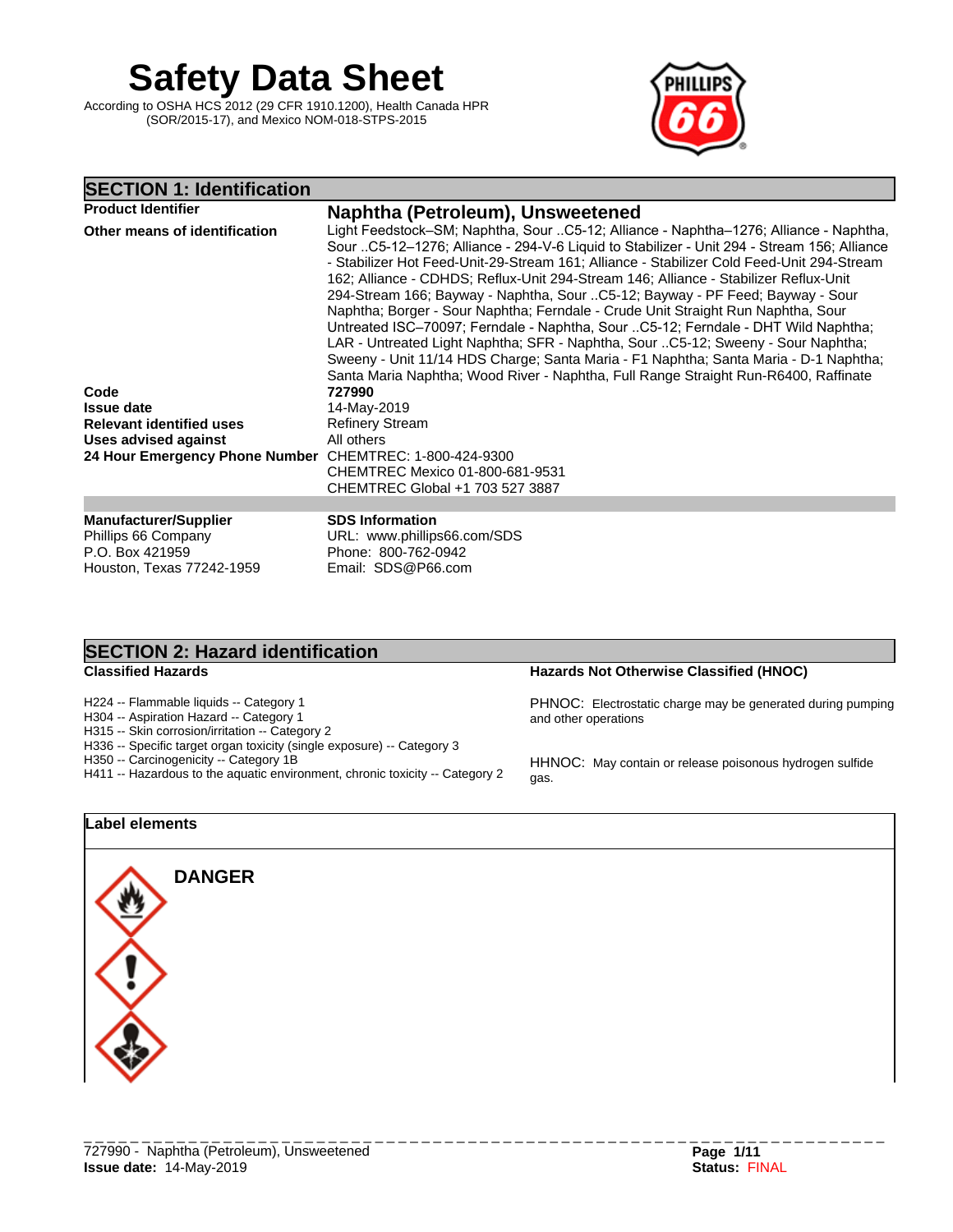

Extremely flammable liquid and vapor May be fatal if swallowed and enters airways Causes skin irritation May cause drowsiness or dizziness May cause cancer May contain or release poisonous hydrogen sulfide gas. Toxic to aquatic life with long lasting effects

Obtain special instructions before use; Do not handle until all safety precautions have been read and understood; Keep away from heat/sparks/open flames/hot surfaces. - No smoking; Keep container tightly closed; Ground/bond container and receiving equipment; Use explosion-proof electrical (ventilation and lighting) equipment; Use only non-sparking tools; Take precautionary measures against static discharge; Wash skin thoroughly after handling; Use only outdoors or in a well-ventilated area; Avoid release to the environment; Avoid breathing dust/fume/gas/mist/vapours/spray; Wear protective gloves/protective clothing and eye/face protection; In case of inadequate ventilation wear respiratory protection; IF SWALLOWED: Immediately call a POISON CENTER or doctor/physician; Do NOT induce vomiting; IF ON SKIN (or hair): Remove/Take off immediately all contaminated clothing. Rinse skin with water/shower; IF INHALED: Remove person to fresh air and keep comfortable for breathing; Call a POISON CENTER or doctor/physician if you feel unwell; Take off contaminated clothing and wash before reuse; In case of fire: Use CO2, dry chemical, or foam for extinction; Collect spillage; Store in a well-ventilated place. Keep cool; Dispose of contents/container to an approved waste disposal plant

\_ \_ \_ \_ \_ \_ \_ \_ \_ \_ \_ \_ \_ \_ \_ \_ \_ \_ \_ \_ \_ \_ \_ \_ \_ \_ \_ \_ \_ \_ \_ \_ \_ \_ \_ \_ \_ \_ \_ \_ \_ \_ \_ \_ \_ \_ \_ \_ \_ \_ \_ \_ \_ \_ \_ \_ \_ \_ \_ \_ \_ \_ \_ \_ \_ \_ \_ \_ \_

# **SECTION 3: Composition/information on ingredients**

| <b>Chemical</b><br><b>Name</b>       | ORCDH                                  | <b>Concentration</b> |
|--------------------------------------|----------------------------------------|----------------------|
| Naphtha.<br>unsweetened<br>petroleum | 68783<br>$\sim$<br>. <i>.</i> .<br>ັບພ | '100                 |

### **Hazardous Constituent(s) Contained Within Above Complex Substance(s)**

| <b>Chemical Name</b>         | <b>CASRN</b>   | <b>Concentration</b> |
|------------------------------|----------------|----------------------|
| In-Hexane                    | $110 - 54 - 3$ | l<10                 |
| Xylenes (o-, m-, p- isomers) | 1330-20-7      | כ>ו                  |
| Toluene                      | 108-88-3       | ל>ו                  |
| Ethylbenzene                 | 100-41-4       |                      |
| Benzene                      | 71-43-2        |                      |
| Hydrogen sulfide             | 7783-06-4      | Variable $(<1)$      |
| Cumene                       | 98-82-8        | k0.2                 |

<sup>1</sup> All concentrations are percent by weight unless ingredient is a gas. Gas concentrations are in percent by volume.

# **SECTION 4: First aid measures**

**Eye Contact:** Ifirritation or redness develops from exposure, flush eyes with clean water. If symptoms persist, seek medical attention.

**Skin Contact:** Remove contaminated shoes and clothing, and flush affected area(s) with large amounts of water. If skin surface is damaged, apply a clean dressing and seek medical attention. If skin surface is not damaged, cleanse affected area(s) thoroughly by washing with mild soap and water or a waterless hand cleaner. If irritation or redness develops, seek medical attention. Wash contaminated clothing before reuse.

**Inhalation:** If respiratory symptoms or other symptoms of exposure develop, move victim away from source of exposure and into fresh air in a position comfortable for breathing. If symptoms persist, seek immediate medical attention. If victim is not breathing, clear airway and immediately begin artificial respiration. If breathing difficulties develop, oxygen should be administered by qualified personnel. Seek immediate medical attention.

**Ingestion:** Aspiration hazard: Do not induce vomiting or give anything by mouth because this material can enter the lungs and cause severe lung damage. If victim is drowsy or unconscious and vomiting, place on the left side with the head down. If possible, do not leave victim unattended and observe closely for adequacy of breathing. Seek medical attention.

**Most important symptoms and effects, both acute and delayed:** Effects of overexposure can include slight irritation of the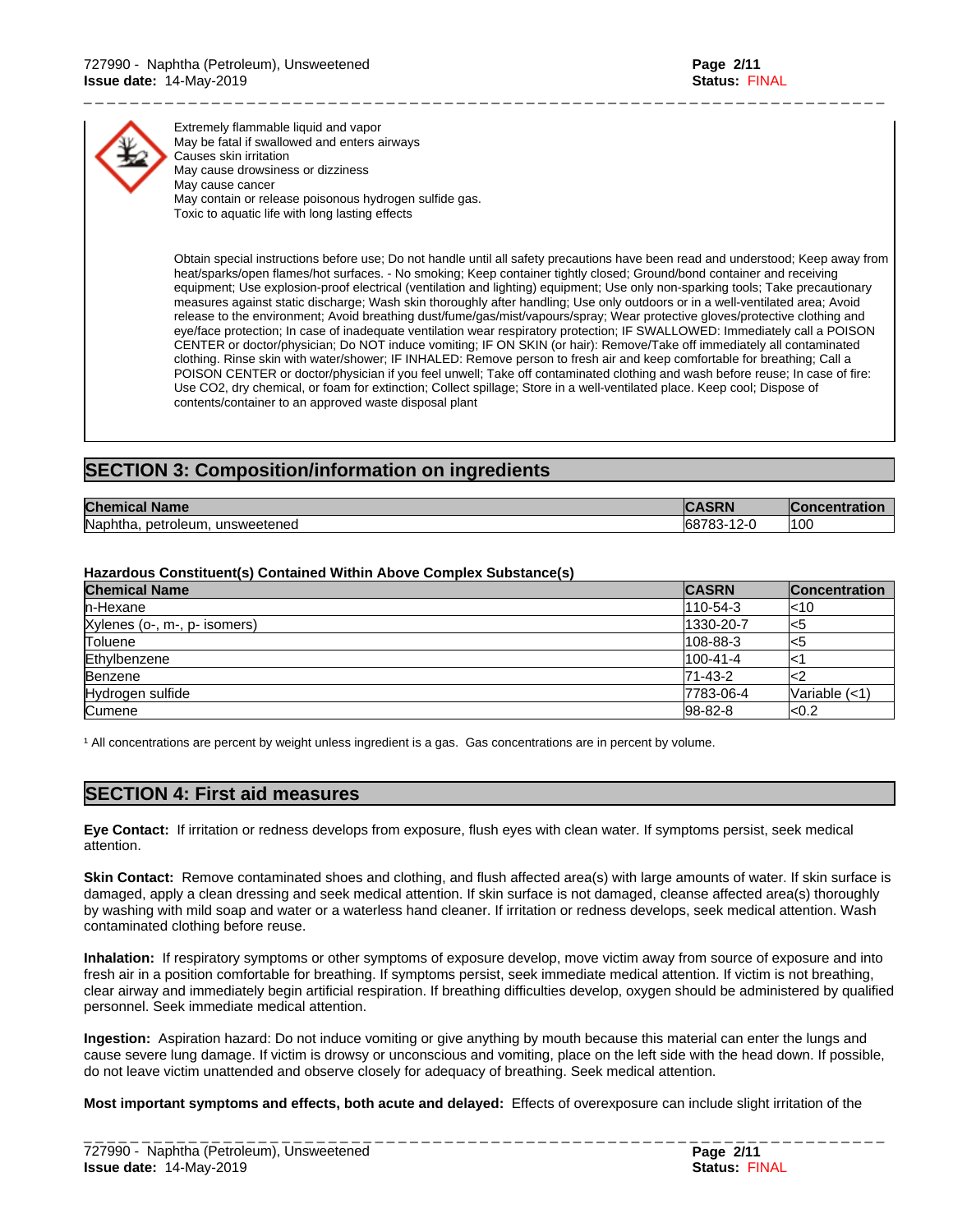respiratory tract, nausea, vomiting, and signs of nervous system depression(e.g., headache, drowsiness, dizziness, loss of coordination, disorientation and fatigue). Continued exposure to high concentrations can result in vomiting, cardiac irregularities and sudden loss of consciousness. Prolonged or repeated contact may dry skin and cause irritation

\_ \_ \_ \_ \_ \_ \_ \_ \_ \_ \_ \_ \_ \_ \_ \_ \_ \_ \_ \_ \_ \_ \_ \_ \_ \_ \_ \_ \_ \_ \_ \_ \_ \_ \_ \_ \_ \_ \_ \_ \_ \_ \_ \_ \_ \_ \_ \_ \_ \_ \_ \_ \_ \_ \_ \_ \_ \_ \_ \_ \_ \_ \_ \_ \_ \_ \_ \_ \_

**Notes to Physician:**At high concentrations hydrogen sulfide may produce pulmonary edema, respiratory depression, and/or respiratory paralysis. The first priority in treatment should be the establishment of adequate ventilation and the administration of 100% oxygen. Animal studies suggest that nitrites are a useful antidote, however, documentation of the efficacy of nitrites in humans is lacking. If the diagnosis of hydrogen sulfide poisoning is confirmed and if the patient does not respond rapidly to supportive care, the use of nitrites may be an effective antidote if delivered within the first few minutes of exposure. Amyl nitrite inhalers (found in the cyanide antidote kit) can be used for 30 seconds every minute until an I.V line isestablished. For adults the dose is 10 mL of a 3% NaNO2 solution (0.5 gm NaNO2 in 15 mL water) I.V. over 2-4 minutes. The dosage should be adjusted in children or in the presence of anemia, and methemoglobin levels, arterial blood gases, and electrolytes should be monitored closely. Epinephrine and other sympathomimetic drugs may initiate cardiac arrhythmias in persons exposed to high concentrations of hydrocarbon solvents (e.g., in enclosed spaces or with deliberate abuse). The use of other drugs with less arrhythmogenic potential should be considered. If sympathomimetic drugs are administered, observe for the development of cardiac arrhythmias. Federal regulations (29 CFR 1910.1028) specify medical surveillance programs for certain exposures to benzene above the action level or PEL (specified in Section (i)(1)(i) of the Standard). In addition, employees exposed in an emergency situation shall, as described in Section (i)(4)(i), provide a urine sample at the end of the shift for measurement of urine phenol.

**Other Comments:** Before attempting rescue, first responders should be alert to the possible presence of hydrogen sulfide, a poisonous gas with the smell of rotten eggs, and should consider the need for respiratory protection (see Section 8). Remove casualty to fresh air as quickly as possible. Immediately begin artificial respiration if breathing has ceased. Consider whether oxygen administration is needed. Obtain medical advice for further treatment.

# **SECTION 5: Firefighting measures**

**NFPA 704: National Fire Protection Association** 

**Health:** 1 **Flammability:** 4 **Instability:** 0 0 = minimal hazard



 $1 =$  slight hazard 2 = moderate hazard  $3$  = severe hazard  $4 =$  extreme hazard

**Extinguishing Media:** Dry chemical, carbon dioxide, or foam is recommended. Water spray is recommended to cool or protect exposed materials or structures. Carbon dioxide can displace oxygen. Use caution when applying carbon dioxide in confined spaces. Simultaneous use of foam and water on the same surface is to be avoided as water destroys the foam. Water may be ineffective for extinguishment, unless used under favorable conditions by experienced fire fighters.

### **Specific hazards arising from the chemical**

**Unusual Fire & Explosion Hazards:** Extremely flammable This material can be ignited by heat, sparks, flames, or other sources of ignition (e.g., static electricity, pilot lights, mechanical/electrical equipment, and electronic devices such as cell phones, computers, calculators, and pagers which have not been certified as intrinsically safe) Vapors may travel considerable distances to a source of ignition where they can ignite, flash back, or explode. May create vapor/air explosion hazard indoors, in confined spaces, outdoors, or in sewers. Hazardous combustion/decomposition products, including hydrogen sulfide, may be released by this material when exposed to heat or fire. Use caution and wear protective clothing, including respiratory protection. This product willfloat and can be reignited on surface water. Vapors are heavier than air and can accumulate in low areas. If container is not properly cooled, it can rupture in the heat of a fire.

**Hazardous Combustion Products:** Combustion may yield smoke, carbon monoxide, and other products of incomplete combustion. Hydrogen sulfide and oxides of nitrogen and sulfur may also be formed.

**Special protective actions for fire-fighters:** For fires beyond the initial stage, emergency responders in the immediate hazard area should wear protective clothing. When the potential chemical hazard is unknown, in enclosed or confined spaces, a self contained breathing apparatus should be worn. In addition, wear other appropriate protective equipment as conditions warrant (see Section 8). Isolate the hazard area and deny entry to unnecessary and unprotected personnel. Stop spill/release if it can be done safely. Move undamaged containers from immediate hazard area if it can be done safely. Water spray may be useful in minimizing or dispersing vapors and to protect personnel. Avoid spreading burning liquid with water used for cooling purposes. Cool equipment exposed to fire with water, if it can be done safely.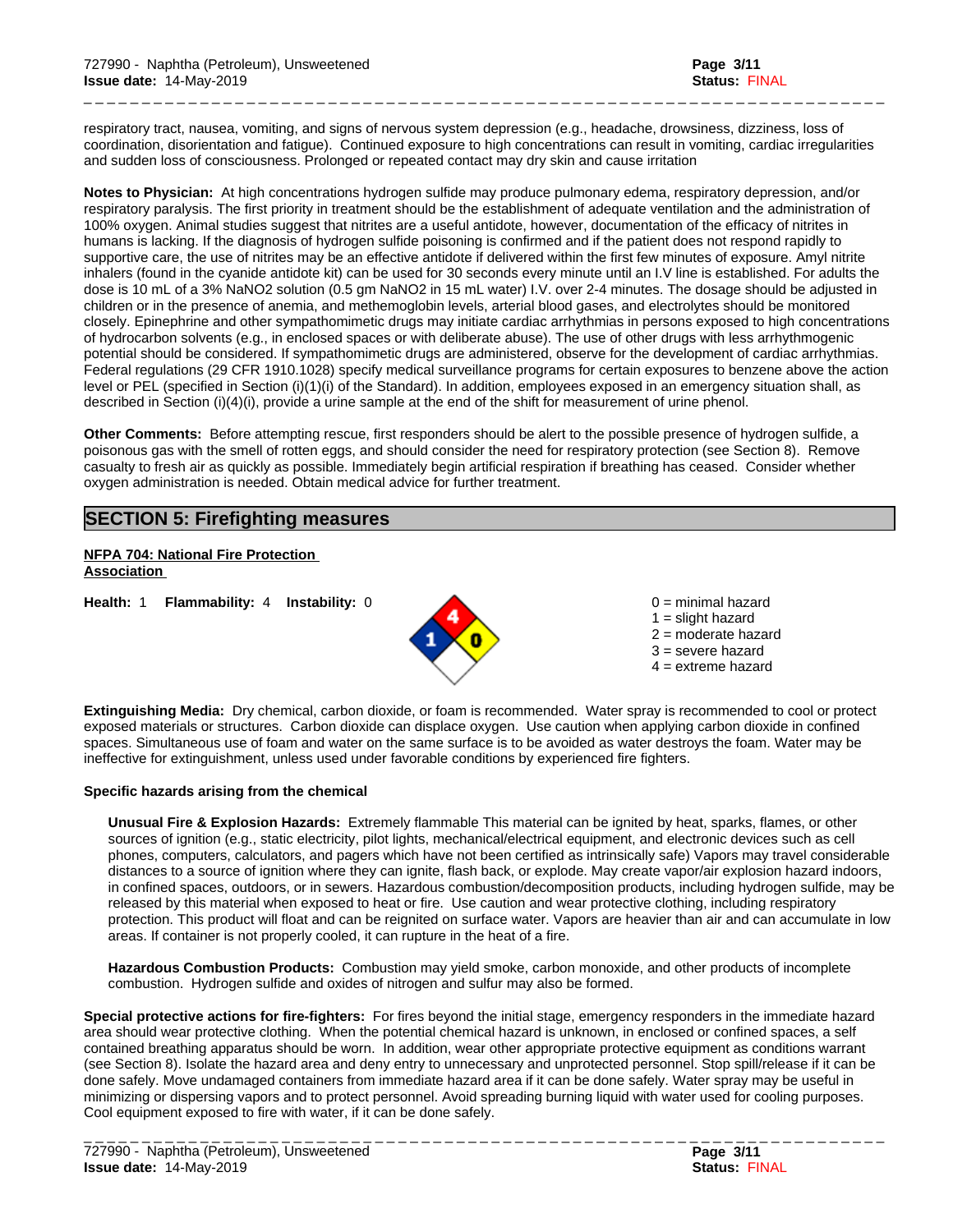### **See Section 9 for Flammable Properties including Flash Point and Flammable (Explosive) Limits**

## **SECTION 6: Accidental release measures**

**Personal precautions, protective equipment and emergency procedures:** Extremely flammable Spillages of liquid product will create a fire hazard and may form an explosive atmosphere. Keep all sources of ignition and hot metal surfaces away from spill/release if safe to do so. The use of explosion-proof electrical equipment is recommended. May contain or release poisonous hydrogen sulfide gas. If the presence of dangerous amounts of H2S around the spilled product is suspected, additional or special actions may be warranted, including access restrictions and use of protective equipment. Stay upwind and away from spill/release. Avoid direct contact with material. For large spillages, notify persons down wind of the spill/release, isolate immediate hazard area and keep unauthorized personnel out. Wear appropriate protective equipment, including respiratory protection, as conditions warrant (see Section 8). See Sections 2 and 7 for additional information on hazards and precautionary measures.

\_ \_ \_ \_ \_ \_ \_ \_ \_ \_ \_ \_ \_ \_ \_ \_ \_ \_ \_ \_ \_ \_ \_ \_ \_ \_ \_ \_ \_ \_ \_ \_ \_ \_ \_ \_ \_ \_ \_ \_ \_ \_ \_ \_ \_ \_ \_ \_ \_ \_ \_ \_ \_ \_ \_ \_ \_ \_ \_ \_ \_ \_ \_ \_ \_ \_ \_ \_ \_

**Environmental Precautions:** Stop and contain spill/release if it can be done safely. Prevent spilled material from entering sewers, storm drains, other unauthorized drainage systems, and natural waterways. Use foam on spills to minimize vapors Use water sparingly to minimize environmental contamination and reduce disposal requirements. If spill occurs on water notify appropriate authorities and advise shipping of any hazard. Spills into or upon navigable waters, the contiguous zone, or adjoining shorelines that cause a sheen or discoloration on the surface of the water, may require notification of the National Response Center (phone number 800-424-8802).

**Methods and material for containment and cleaning up:** Notify relevant authorities in accordance with all applicable regulations. Immediate cleanup of any spill is recommended. Dike far ahead of spill for later recovery or disposal. Absorb spill with inert material such as sand or vermiculite, and place in suitable container for disposal. If spilled on water remove with appropriate methods (e.g. skimming, booms or absorbents). In case of soil contamination, remove contaminated soil for remediation or disposal, in accordance with local regulations.

Recommended measures are based on the most likely spillage scenarios for this material; however local conditions and regulations may influence or limit the choice of appropriate actions to be taken. See Section 13 for information on appropriate disposal.

# **SECTION 7: Handling and storage**

**Precautions for safe handling:** Obtain special instructions before use. Do not handle until all safety precautions have been read and understood. Keep away from heat, hot surfaces, sparks, open flames and other ignition sources. No smoking. Take precautionary measures against static discharge. Use only non-sparking tools. May contain or release dangerous levels of hydrogen sulfide. Wear protective gloves/protective clothing/eye protection/face protection. Wash thoroughly after handling. Use good personal hygiene practices and wear appropriate personal protective equipment (see section 8). Extremely Flammable. May vaporize easily at ambient temperatures. The vapor is heavier than air and may create an explosive mixture of vapor and air. Beware of accumulation in confined spaces and low lying areas. Open container slowly to relieve any pressure. The use of explosion-proof electrical equipment is recommended and may be required (see appropriate fire codes). Refer to NFPA-70 and/or API RP 2003 for specific bonding/grounding requirements. Do not enter confined spaces such as tanks or pits without following proper entry procedures such as ASTM D-4276 and 29CFR 1910.146. Do not wear contaminated clothing or shoes. Keep contaminated clothing away from sources of ignition such as sparks or open flames.

Static Accumulation Hazard: Electrostatic charge may accumulate and create a hazardous condition when handling this material. To minimize this hazard, bonding and grounding of tanks, transfer piping, and storage tank level floats are necessary but may not, by themselves, be sufficient. Review all operations which have the potential of generating and accumulating an electrostatic charge and/or a flammable atmosphere (including tank and container filling, splash filling, tank cleaning, sampling, gauging, switch loading, filtering, mixing, agitation, and vacuum truck operations) and use appropriate mitigating procedures. Special care should be given to ensure that special slow load procedures for "switch loading" are followed to avoid the static ignition hazard that can exist when higher flash point material(such as fuel oil or diesel) is loaded into tanks previously containing low flash point products (such as gasoline or naphtha). For more information, refer to OSHA Standard 29 CFR 1910.106, 'Flammable and Combustible Liquids', National Fire Protection Association (NFPA 77, 'Recommended Practice on Static Electricity', and/or the American Petroleum Institute (API) Recommended Practice 2003, 'Protection Against Ignitions Arising Out of Static, Lightning, and Stray Currents'.

**Conditions for safe storage:**Keep container(s) tightly closed and properly labeled. This material may contain or release poisonous hydrogen sulfide gas. In a tank, barge, or other closed container, the vapor space above this material may accumulate hazardous concentrations of hydrogen sulfide. Check atmosphere for oxygen content, H2S, and flammability prior to entry. Use and store this material in cool, dry, well-ventilated areas away from heat, direct sunlight, hot metal surfaces, and all sources of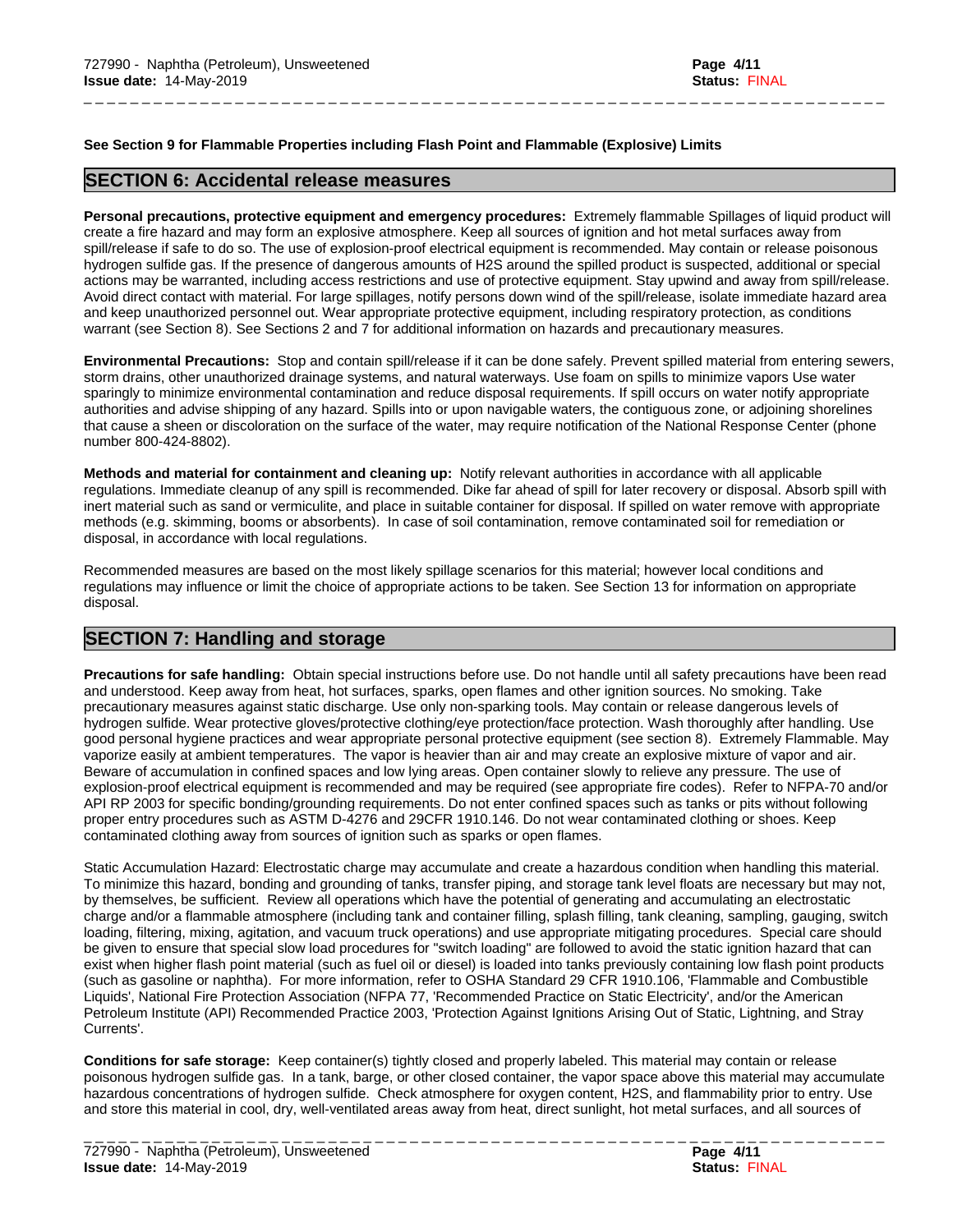ignition. Store only in approved containers. Post area "No Smoking or Open Flame." Keep away from any incompatible material (see Section 10). Protect container(s) against physical damage. Outdoor or detached storage is preferred. Indoor storage should meet OSHA standards and appropriate fire codes.

\_ \_ \_ \_ \_ \_ \_ \_ \_ \_ \_ \_ \_ \_ \_ \_ \_ \_ \_ \_ \_ \_ \_ \_ \_ \_ \_ \_ \_ \_ \_ \_ \_ \_ \_ \_ \_ \_ \_ \_ \_ \_ \_ \_ \_ \_ \_ \_ \_ \_ \_ \_ \_ \_ \_ \_ \_ \_ \_ \_ \_ \_ \_ \_ \_ \_ \_ \_ \_

"Empty" containers retain residue and may be dangerous. Do not pressurize, cut, weld, braze, solder, drill, grind, or expose such containers to heat, flame, sparks, or other sources of ignition. They may explode and cause injury or death."Empty" drums should be completely drained, properly bunged, and promptly shipped to the supplier or a drum reconditioner. All containers should be disposed of in an environmentally safe manner and in accordance with governmental regulations. Before working on or in tanks which contain or have contained this material, refer to OSHA regulations, ANSI Z49.1, and other references pertaining to cleaning, repairing, welding, or other contemplated operations.

# **SECTION 8: Exposure controls/personal protection**

### **Occupational exposure limits**

The following constituents are the only constituents of the product which have a PEL, TLV or other recommended exposure limit. At this time, the other constituents have no known exposure limits.

| <b>Chemical Name</b>                | <b>ACGIH</b>                                     | <b>OSHA</b>                                                                                                                                                                  | <b>Mexico</b>                                                                        | <b>Phillips 66</b>                                                               |
|-------------------------------------|--------------------------------------------------|------------------------------------------------------------------------------------------------------------------------------------------------------------------------------|--------------------------------------------------------------------------------------|----------------------------------------------------------------------------------|
| Naphtha, petroleum,<br>lunsweetened | $---$                                            | $- - -$                                                                                                                                                                      |                                                                                      | TWA-8hr: 0.5 ppm<br>(as benzene)<br>STEL: 2.5 ppm<br>(as benzene)<br><b>Skin</b> |
| ln-Hexane                           | TWA-8hr: 50 ppm<br><b>Skin</b>                   | TWA-8hr: 500 ppm<br>TWA-8hr: 1800 mg/m <sup>3</sup>                                                                                                                          | TWA-8hr: 50 ppm<br>(VLE-PPT)<br><b>Skin</b>                                          | TWA-8hr: 50 ppm<br><b>Skin</b>                                                   |
| Xylenes (o-, m-, p- isomers)        | TWA-8hr: 100 ppm<br>STEL: 150 ppm                | TWA-8hr: 100 ppm<br>TWA-8hr: 435 mg/m <sup>3</sup>                                                                                                                           | TWA-8hr: 100 ppm<br>(VLE-PPT)<br>STEL: 150 ppm (PPT-CT)<br>Carcinogen                | TWA-8hr: 100 ppm<br>STEL: 150 ppm<br><b>Skin</b>                                 |
| lToluene                            | TWA-8hr: 20 ppm                                  | TWA-8hr: 200 ppm<br>Ceiling: 300 ppm                                                                                                                                         | TWA-8hr: 20 ppm<br>(VLE-PPT)<br>Carcinogen<br><b>Skin</b>                            | TWA-8hr: 20 ppm                                                                  |
| Benzene                             | TWA-8hr: 0.5 ppm<br>STEL: 2.5 ppm<br><b>Skin</b> | TWA-8hr: 10 ppm applies to<br>industry segments exempt<br>from the benzene standard<br>at 29 CFR 1910.1028<br>TWA-8hr: 1 ppm<br>STEL: 5 ppm<br>Ceiling: 25 ppm<br>Carcinogen | TWA-8hr: 0.5 ppm<br>(VLE-PPT)<br>STEL: 2.5 ppm (PPT-CT)<br>Carcinogen<br><b>Skin</b> | TWA-8hr: 0.5 ppm<br>STEL: 2.5 ppm<br><b>Skin</b><br>Carcinogen                   |
| Hydrogen sulfide                    | TWA-8hr: 1 ppm<br>STEL: 5 ppm                    | Ceiling: 20 ppm                                                                                                                                                              | TWA-8hr: 1 ppm<br>(VLE-PPT)<br>STEL: 5 ppm (PPT-CT)                                  | TWA-8hr: 5 ppm<br>STEL: 15 ppm                                                   |
| Ethylbenzene                        | TWA-8hr: 20 ppm                                  | TWA-8hr: 100 ppm<br>TWA-8hr: 435 mg/m <sup>3</sup><br>Carcinogen                                                                                                             | TWA-8hr: 20 ppm<br>(VLE-PPT)<br>Carcinogen                                           | TWA-8hr: 20 ppm<br><b>Skin</b>                                                   |
| <b>C</b> umene                      | TWA-8hr: 50 ppm                                  | TWA-8hr: 50 ppm<br>TWA-8hr: 245 mg/m <sup>3</sup><br>Carcinogen<br><b>Skin</b>                                                                                               | TWA-8hr: 50 ppm<br>(VLE-PPT)<br>Skin                                                 | $---$                                                                            |

Note: State, local or other agencies or advisory groups may have established more stringent limits. Consult an industrial **hygienist or similar professional, or your local agencies, for further information.**

| Biological occupational exposure limits |                                                                                                                |                                                                                                                                                                               |
|-----------------------------------------|----------------------------------------------------------------------------------------------------------------|-------------------------------------------------------------------------------------------------------------------------------------------------------------------------------|
| <b>Chemical Name</b>                    | <b>ACGIH</b>                                                                                                   | Mexican NOM-047-SSA1-2011                                                                                                                                                     |
| In-Hexane                               | 2,5-Hexanedione without hydrolysis in urine: 0.5 mg/L<br>(end of shift)                                        | 2,5-Hexanedione without hydrolysis in urine: 0.4 mg/L<br>(end of shift at end of work week)                                                                                   |
| Xylenes (o-, m-, p-<br>(isomers)        | Methylhippuric acids in urine: 1.5 g/g creatinine (end of<br>shift)                                            | Methylhippuric acids in urine: 1.5 g/g creatinine (end of<br>work shift)                                                                                                      |
| <b>Toluene</b>                          | Toluene in blood: 0.02 mg/L (prior to last shift of<br>workweek)<br>Toluene in urine: 0.03 mg/L (end of shift) | o-Cresol in urine: 0.5 mg/L (end of work shift)<br>Hippuric acid in urine: 1.6 g/g creatinine (end of work shift)<br>Toluene in blood: 0.05 mg/L (before last shift at end of |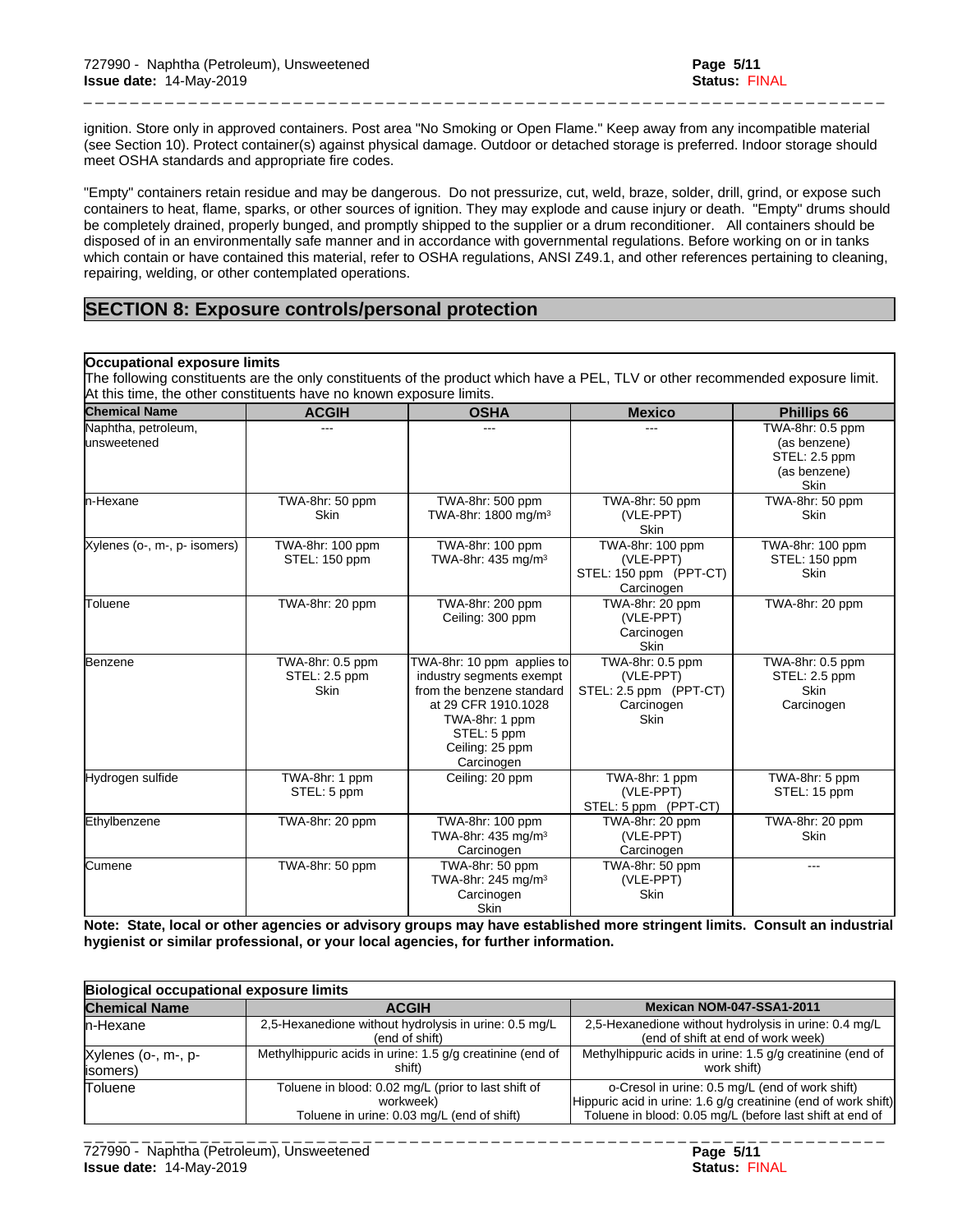\_ \_ \_ \_ \_ \_ \_ \_ \_ \_ \_ \_ \_ \_ \_ \_ \_ \_ \_ \_ \_ \_ \_ \_ \_ \_ \_ \_ \_ \_ \_ \_ \_ \_ \_ \_ \_ \_ \_ \_ \_ \_ \_ \_ \_ \_ \_ \_ \_ \_ \_ \_ \_ \_ \_ \_ \_ \_ \_ \_ \_ \_ \_ \_ \_ \_ \_ \_ \_

|              | o-Cresol with hydrolysis in urine: 0.3 mg/g creatinine (end)                                                          | work week)                                                                                                                  |
|--------------|-----------------------------------------------------------------------------------------------------------------------|-----------------------------------------------------------------------------------------------------------------------------|
|              | of shift)                                                                                                             |                                                                                                                             |
| Benzene      | S-Phenylmercapturic acid in urine: 25 µg/g creatinine (end S-Phenylmercapturic acid in urine: 25 µg/g creatinine (end |                                                                                                                             |
|              | of shift)                                                                                                             | of work shift)                                                                                                              |
|              |                                                                                                                       | t,t-Muconic acid in urine: 500 µg/g creatinine (end of shift)   t,t-Muconic acid in urine: 500 µg/g creatinine (end of work |
|              |                                                                                                                       | shift)                                                                                                                      |
| Ethylbenzene | Sum of mandelic acid and phenylglyoxylic acid in urine:                                                               | Sum of mandelic acid and phenylglyoxylic acid in urine:                                                                     |
|              | 0.15 g/g creatinine (end of shift)                                                                                    | 0.7 g/g creatinine (end of shift at end of work week)                                                                       |
|              |                                                                                                                       | Ethylbenzene in exhaled air: (not critical)                                                                                 |

### Note: State, local or other agencies or advisory groups may have established more stringent limits. Consult an industrial **hygienist or similar professional, or your local agencies, for further information --- = None**

**Engineering controls:** If current ventilation practices are not adequate to maintain airborne concentrations below the established exposure limits, additional engineering controls may be required.

**Eye/Face Protection:** The use of eye protection that meets or exceeds ANSI Z.87.1 isrecommended to protect against potential eye contact, irritation, or injury. Depending on conditions of use, a face shield may be necessary.

**Skin/Hand Protection:** The use of gloves impervious to the specific material handled is advised to prevent skin contact. Users should check with manufacturers to confirm the breakthrough performance of their products. Depending on exposure and use conditions, additional protection may be necessary to prevent skin contact including use of items such as chemical resistant boots, aprons, arm covers, hoods, coveralls, or encapsulated suits. Suggested protective materials: Nitrile rubber

**Respiratory Protection:** Where there is potential for airborne exposure to hydrogen sulfide (H2S) above exposure limits, a NIOSH approved, self-contained breathing apparatus (SCBA) or equivalent operated in a pressure demand or other positive pressure mode should be used. Under conditions where hydrogen sulfide (H2S) is NOT detected, a NIOSH certified air purifying respirator equipped with organic vapor cartridges/canisters may be used. A respiratory protection program that meets or is equivalent to OSHA 29 CFR 1910.134 and ANSI Z88.2 should be followed whenever workplace conditions warrant a respirator's use. Air purifying respirators provide limited protection and cannot be used in atmospheres that exceed the maximum use concentration (as directed by regulation or the manufacturer's instructions), in oxygen deficient (less than 19.5 percent oxygen) situations, or under conditions that are immediately dangerous to life and health (IDLH).

If benzene concentrations equal or exceed applicable exposure limits, OSHA requirements for personal protective equipment, exposure monitoring, and training may apply (29CFR1910.1028 - Benzene).

**Other Protective Equipment:** Eye wash and quick-drench shower facilities should be available in the work area. Thoroughly clean shoes and wash contaminated clothing before reuse.

Suggestions provided in this section for exposure control and specific types of protective equipment are based on readily available information. Users should consult with the specific manufacturer to confirm the performance of their protective **equipment. Specific situations may require consultation with industrial hygiene, safety, or engineering professionals.**

## **SECTION 9: Physical and chemical properties**

 **Note:** Unless otherwise stated, values are determined at 20°C (68°F) and 760 mm Hg (1 atm). Data represent typical values and are not intended to be specifications.

**Physical Form:** Liquid **Test Method:** (estimate) **Vapor Density (air=1):** > 3 **Melting/Freezing Point:** No data **Upper Explosive Limits (vol% in air):** 7.6 **Auto-ignition Temperature:** No data **Lower Explosive Limits (vol% in air):** 1.1 **Decomposition Temperature:** No data **Particle Size:** Not applicable **Bulk Density:** 6.08 lbs/gal **Percent Volatile:** 100% @ 415ºF (213ºC) **Viscosity:** No data **Flammability (solid, gas):** Not applicable **Pour Point:** No data **Solubility in Water:** Negligible

**Appearance:** Colorless **Flash Point:** < -40 °F / < -40 °C **Odor:** Gasoline; Rotten egg / sulfurous **Initial Boiling Point/Range:** 50 - 450 °F / 10 - 232 °C **Odor Threshold:** No data **Vapor Pressure:** 100-775 mm Hg / 2-15 psia (Reid VP) @ 100°F / 37.8°C **pH:** Not applicable **Partition Coefficient (n-octanol/water) (Kow):** No data **Evaporation Rate (nBuAc=1):** No data **Specific Gravity (water=1):** 0.70-0.76 @ 60ºF (15.6ºC)

# **SECTION 10: Stability and reactivity**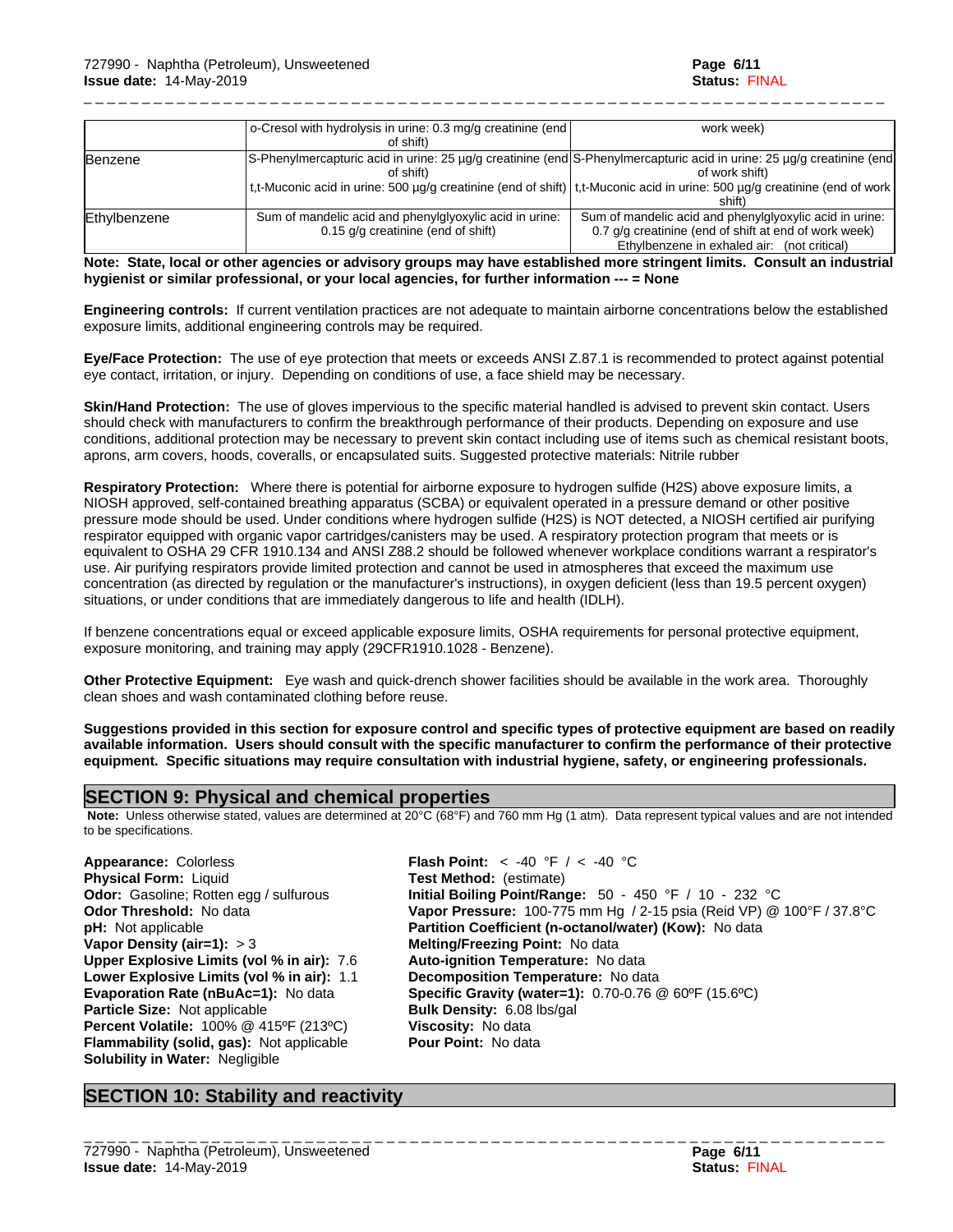**Reactivity:** Not chemically reactive.

**Chemical stability:** Stable under normal ambient and anticipated conditions of use.

**Possibility of hazardous reactions:** Hazardous reactions not anticipated.

**Conditions to avoid:** Avoid high temperatures and all sources of ignition. Prevent vapor accumulation.

**Incompatible materials:** Avoid contact with strong oxidizing agents and strong reducing agents.

**Hazardous decomposition products:** Not anticipated under normal conditions of use.

# **SECTION 11: Toxicological information**

### **Information on Toxicological Effects**

| <b>Substance / Mixture</b> |  |
|----------------------------|--|
|----------------------------|--|

| <b>Acute Toxicity</b> | <b>Hazard</b>                                              | <b>Additional Information</b>                                                   | LC50/LD50 Data       |
|-----------------------|------------------------------------------------------------|---------------------------------------------------------------------------------|----------------------|
|                       |                                                            |                                                                                 |                      |
| <b>Inhalation</b>     | Expected to have a low degree<br>of toxicity by inhalation | May contain or release<br>poisonous hydrogen sulfide gas<br>see Other Comments. | $> 5.2$ mg/L (vapor) |
|                       |                                                            |                                                                                 |                      |
| <b>Dermal</b>         | Unlikely to be harmful                                     |                                                                                 | > 2 g/kg             |
| Oral                  | Unlikely to be harmful                                     |                                                                                 | $>$ 5 g/kg           |

\_ \_ \_ \_ \_ \_ \_ \_ \_ \_ \_ \_ \_ \_ \_ \_ \_ \_ \_ \_ \_ \_ \_ \_ \_ \_ \_ \_ \_ \_ \_ \_ \_ \_ \_ \_ \_ \_ \_ \_ \_ \_ \_ \_ \_ \_ \_ \_ \_ \_ \_ \_ \_ \_ \_ \_ \_ \_ \_ \_ \_ \_ \_ \_ \_ \_ \_ \_ \_

**Likely Routes of Exposure:** Inhalation, eye contact, skin contact

**Aspiration Hazard:** May be fatal if swallowed and enters airways

**Skin Corrosion/Irritation:** Causes skin irritation. Repeated exposure may cause skin dryness or cracking.

**Serious Eye Damage/Irritation:** Causes mild eye irritation.

**Skin Sensitization:** Not expected to be a skin sensitizer.

**Respiratory Sensitization:** Not expected to be a respiratory sensitizer.

**Specific Target Organ Toxicity (Single Exposure):** May cause drowsiness and dizziness.

**Specific Target Organ Toxicity (Repeated Exposure):** Not expected to cause organ effects from repeated exposure. Two year inhalation studies of wholly vaporized unleaded gasoline, and 90 days studies of various petroleum naphthas, did not produce significant target organ toxicity in laboratory animals. Nephropathy in male rats, characterized by the accumulation of alpha-2-u- globulin in epithelial cells of the proximal tubules was observed, however follow-up studies suggest that these changes are unique to the male rat.

Carcinogenicity: May cause cancer. Based on component information. Two year inhalation studies of vaporized unleaded gasoline produced an increased incidence of kidney tumors in male rats and liver tumors in female mice. Repeated skin application of various petroleum naphthas in mice for two years resulted in an increased incidence of skin tumors but only in the presence of severe skin irritation. Follow-up mechanistic studies suggest that the occurrence of these tumors may be the consequence of promotional processes and not relevant to human risk assessment. Epidemiology data collected from a study of more than 18,000 petroleum marketing and distribution workers showed no increased risk of leukemia, multiple myeloma, or kidney cancer from gasoline exposure. Unleaded gasoline has been identified as a possible carcinogen by the International Agency for Research on Cancer.

**Germ Cell Mutagenicity:** Not expected to cause heritable genetic effects.

**Reproductive Toxicity:** Not expected to cause reproductive toxicity. No evidence of developmental toxicity was found in pregnant laboratory animals (rats and mice) exposed to high vapor concentrations of unleaded gasoline and petroleum naphthas via inhalation. A two-generation reproductive toxicity study of vapor recovery gasoline did not adversely affect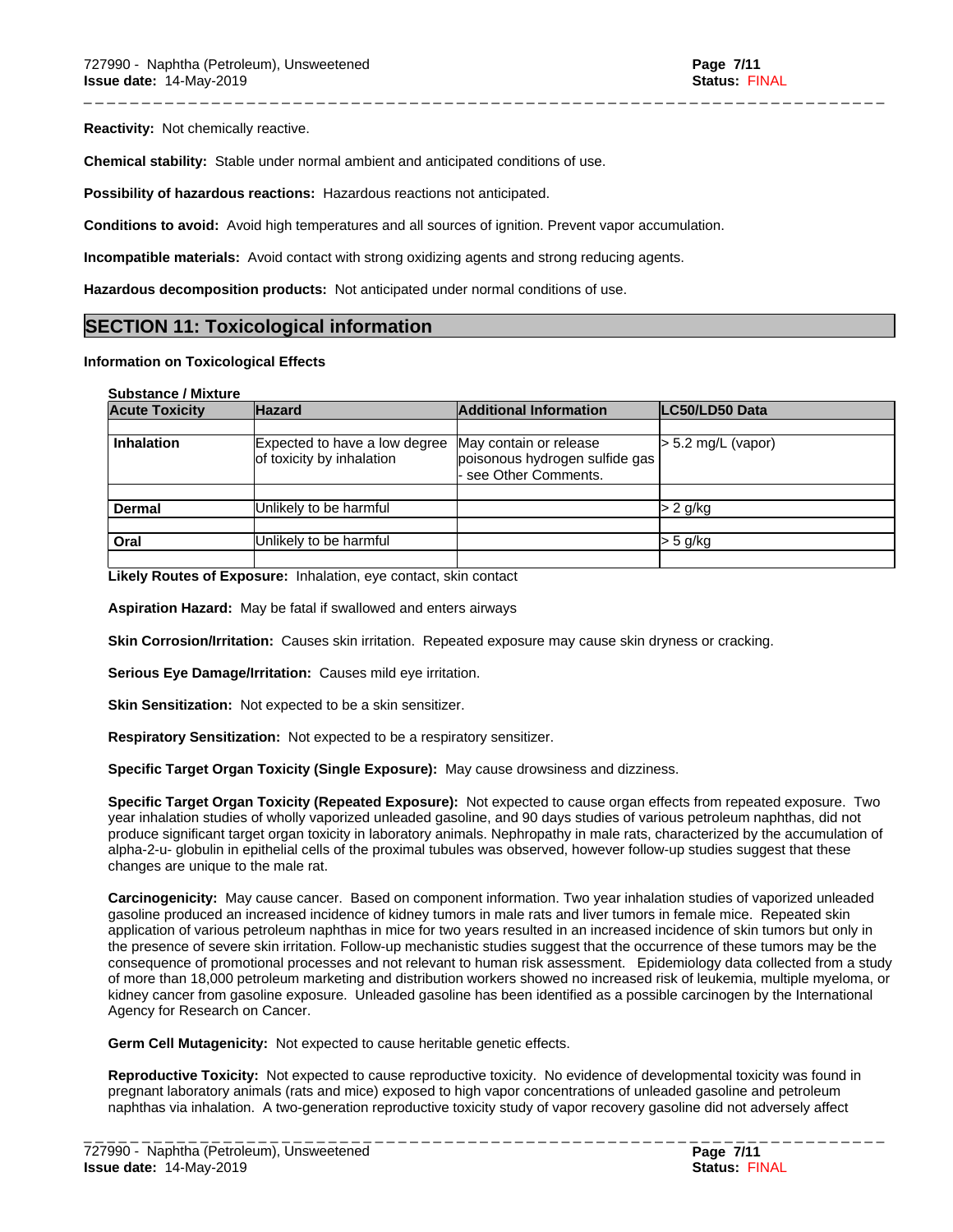reproductive function or offspring survival and development.

**Other Comments:** This material may contain or liberate hydrogen sulfide, a poisonous gas with the smell of rotten eggs. The smell disappears rapidly because of olfactory fatigue so odor may not be a reliable indicator of exposure. Effects of overexposure include irritation of the eyes, nose, throat and respiratory tract, blurred vision, photophobia (sensitivity to light), and pulmonary edema (fluid accumulation in the lungs). Severe exposures can result in nausea, vomiting, muscle weakness or cramps, headache, disorientation and other signs of nervous system depression, irregular heartbeats, convulsions, respiratory failure, and death.

\_ \_ \_ \_ \_ \_ \_ \_ \_ \_ \_ \_ \_ \_ \_ \_ \_ \_ \_ \_ \_ \_ \_ \_ \_ \_ \_ \_ \_ \_ \_ \_ \_ \_ \_ \_ \_ \_ \_ \_ \_ \_ \_ \_ \_ \_ \_ \_ \_ \_ \_ \_ \_ \_ \_ \_ \_ \_ \_ \_ \_ \_ \_ \_ \_ \_ \_ \_ \_

### **Information on Toxicological Effects of Components**

### **Naphtha, petroleum, unsweetened**

*Carcinogenicity:* Two year inhalation studies of vaporized unleaded gasoline produced an increased incidence of kidney tumors in male rats and liver tumors in female mice. Repeated skin application of various petroleum naphthas in mice for two years resulted in an increased incidence of skin tumors but only in the presence of severe skin irritation. Follow-up mechanistic studies suggest that the occurrence of these tumors may be the consequence of promotional processes and not relevant to human risk assessment. Epidemiology data collected from a study of more than 18,000 petroleum marketing and distribution workers showed no increased risk of leukemia, multiple myeloma, or kidney cancer from gasoline exposure. Unleaded gasoline has been identified as a possible carcinogen by the International Agency for Research on Cancer. *Reproductive Toxicity:* No evidence of developmental toxicity was found in pregnantlaboratory animals (rats and mice) exposed to high vapor concentrations of unleaded gasoline and petroleum naphthas via inhalation. A two-generation reproductive toxicity study of vapor recovery gasoline did not adversely affect reproductive function or offspring survival and development.

*Target Organ(s):* Two year inhalation studies of wholly vaporized unleaded gasoline, and 90 days studies of various petroleum naphthas, did not produce significant target organ toxicity in laboratory animals. Nephropathy in male rats, characterized by the accumulation of alpha-2-u- globulin in epithelial cells of the proximal tubules was observed, however follow-up studies suggest that these changes are unique to the male rat.

### **n-Hexane**

*Reproductive Toxicity:* Prolonged exposure to high concentrations of n-hexane (>1,000 ppm) resulted in decreased sperm count and degenerative changes in the testes of rats but not those of mice.

*Target Organ(s):* Excessive exposure to n-hexane can result in peripheral neuropathies. The initial symptoms are symmetrical sensory numbness and paresthesias of distal portions of the extremities. Motor weakness is typically observed in muscles of the toes and fingers but may also involve muscles of the arms, thighs and forearms. The onset of these symptoms may be delayed for several months to a year after the beginning of exposure. The neurotoxic properties of n-hexane are potentiated by exposure to methyl ethyl ketone and methyl isobutyl ketone.

### **Xylenes (o-, m-, p- isomers)**

*Reproductive Toxicity:* Both mixed xylenes and the individual isomers produced limited evidence of developmental toxicity in laboratory animals. Inhalation and oral administration of xylene resulted in decreased fetal weight, increased incidences of delayed ossification, skeletal variations and resorptions, but no evidence of teratogenicity.

*Target Organ(s):* Rats exposed to xylenes at 800, 1000 or 1200 ppm 14 hours daily for 6 weeks demonstrated high frequency hearing loss. Another study in rats exposed to 1800 ppm 8 hours daily for 5 days demonstrated middle frequency hearing loss. **Toluene** 

*Carcinogenicity:* Exposure of rats and mice to toluene at concentrations ranging from 120-1200 ppm for two years did not demonstrate evidence of carcinogenicity. Toluene has not been listed as a carcinogen by IARC.

*Reproductive Toxicity:* Exposure to toluene during pregnancy has demonstrated limited evidence of developmental toxicity in laboratory animals. Decreased fetal body weight and increased skeletal variations in both inhalation and oral studies, but only at doses that were maternally toxic. No fetal toxicity was seen at doses that were not maternally toxic. Decreased sperm counts have been observed in male rats in the absence of a reduction in fertility. Toluene has been reported to cause mental or growth retardation in the children of solvent abusers who directly inhale toluene during pregnancy.

*Target Organ(s):* Epidemiology studies suggest that chronic occupational overexposure to toluene may damage color vision. Subchronic and chronic inhalation studies with toluene produced kidney and liver damage, hearing loss and central nervous system (brain) damage in laboratory animals. Intentional misuse by deliberate inhalation of high concentrations of toluene has been shown to cause liver, kidney, and central nervous system damage, including hearing loss and visual disturbances. **Benzene** 

*Carcinogenicity:* Benzene is an animal carcinogen and is known to produce acute myelogenous leukemia (a form of cancer) in humans. Benzene has been identified as a human carcinogen by IARC, the US National Toxicology Program and the US-Occupational Safety and Health Administration.

*Reproductive Toxicity:* Some studies in occupationally exposed women have suggested benzene exposure increased risk of miscarriage and stillbirth and decreased birth weight and gestational age. The size of the effects detected in these studies was small, and ascertainment of exposure and outcome in some cases relied on self-reports, which may limit the reliability of these results.

*Target Organ(s):* Prolonged or repeated exposures to benzene vapors can cause damage to the blood and blood forming organs, including disorders like leukopenia, thrombocytopenia, and aplastic anemia.

*Germ Cell Mutagenicity:* Benzene exposure has resulted in chromosomalaberrations in human lymphocytes and animal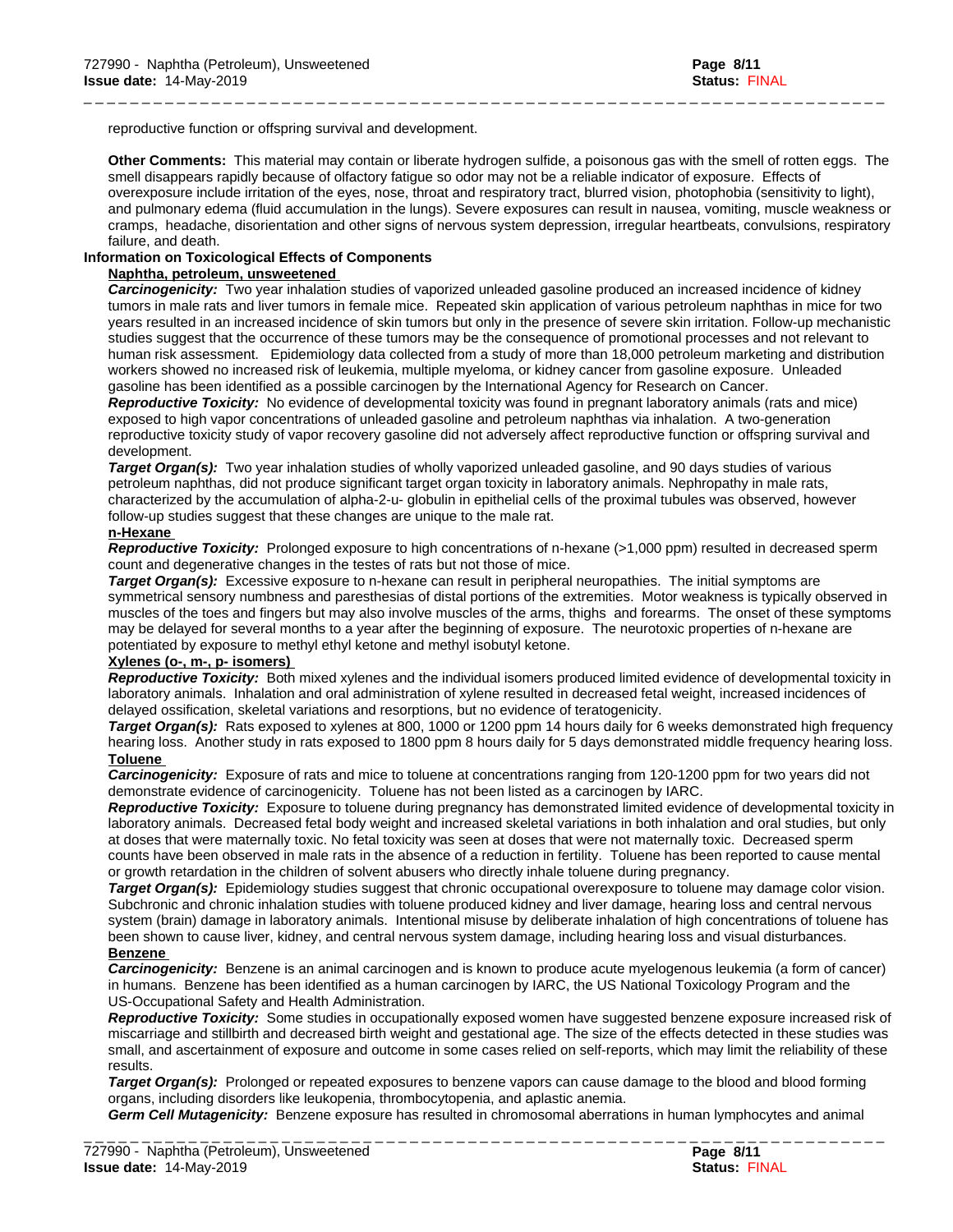bone marrow cells. Exposure has also been associated with chromosomal aberrations in sperm cells in human and animal studies.

\_ \_ \_ \_ \_ \_ \_ \_ \_ \_ \_ \_ \_ \_ \_ \_ \_ \_ \_ \_ \_ \_ \_ \_ \_ \_ \_ \_ \_ \_ \_ \_ \_ \_ \_ \_ \_ \_ \_ \_ \_ \_ \_ \_ \_ \_ \_ \_ \_ \_ \_ \_ \_ \_ \_ \_ \_ \_ \_ \_ \_ \_ \_ \_ \_ \_ \_ \_ \_

### **Ethylbenzene**

*Carcinogenicity:* Rats and mice exposed to 0, 75, 250, or 750 ppm ethyl benzene in a two year inhalation study demonstrated limited evidence of kidney, liver, and lung cancer. Ethyl benzene has been listed as a possible human carcinogen by IARC.

*Target Organ(s):* In rats and mice exposed to 0, 75, 250, or 750 ppm ethyl benzene in a two year inhalation study there was mild damage to the kidney (tubular hyperplasia), liver (eosinophilio foci, hypertrophy, necrosis), lung (alveolar epithelium metaplasia), thyroid (hyperplasia), thyroid (hyperplasia) and pituitary (hyperplasia). In animal models (particularly rats), ethyl benzene affects the auditory function mainly in the cochlear mid-frequency range and ototoxicity was observed after combined exposure to noise and ethyl benzene. There is no evidence of either ethyl benzene-induced hearing losses or ototoxicity with combined exposure to ethyl benzene and noise in workers.

# **SECTION 12: Ecological information**



**GHS Classification: H411 -- Hazardous to the aquatic environment, chronic toxicity -- Category 2** Toxic to aquatic life with long lasting effects.

**Toxicity:** Acute aquatic toxicity studies on samples of gasoline and naphtha streams show acute toxicity values greater than 1 mg/L and mostly in the range 1-100 mg/L. These tests were carried out on water accommodated fractions, in closed systems to prevent evaporative loss. Results are consistent with the predicted aquatic toxicity of these substances based on their hydrocarbon composition. These substances should be regarded as toxic to aquatic organisms, with the potential to cause long term adverse effects in the aquatic environment.

**Persistence and Degradability:** The hydrocarbons in this material are not readily biodegradable but are regarded as inherently biodegradable since their hydrocarbon components can be degraded by microorganisms.

**Bioaccumulative Potential:** Log Kow values measured for the hydrocarbon components of this material range from 3 to greater than 6 and therefore are regarded as having the potential to bioaccumulate. In practice, metabolic processes or physical properties may prevent this effect or limit bioavailability.

**Mobility in Soil:** On release to water, hydrocarbons will float on the surface and since they are sparingly soluble, the only significant loss is volatilization to air. In air, these hydrocarbons are photodegraded by reaction with hydroxyl radicals with half lives varying from 6.5 days for benzene to 0.5 days for n-dodecane.

**Other adverse effects:** None anticipated.

# **SECTION 13: Disposal considerations**

The generator of a waste is always responsible for making proper hazardous waste determinations and needs to consider state and local requirements in addition to federal regulations. This material, if discarded as produced, would not be a federally regulated RCRA "listed" hazardous waste. However, it would likely be identified as a federally regulated RCRA hazardous waste for the following characteristic(s) shown below. See Sections 7 and 8 for information on handling, storage and personal protection and Section 9 for physical/chemical properties. It is possible that the material as produced contains constituents which are not required to be listed in the SDS but could affect the hazardous waste determination. Additionally, use which results in chemical or physical change of this material could subject it to regulation as a hazardous waste.Container contents should be completely used and containers should be emptied prior to discard. Container residues and rinseates could be considered to be hazardous wastes.

### **EPA** Waste Number(s)

• D001 - Ignitability characteristic

•D018-Benzene

# **SECTION 14: Transport information**

**UN Number:** UN1268 **UN proper shipping name:** Petroleum distillates, n.o.s **Transport hazard class(es):** 3 **Packing Group:** I *or* II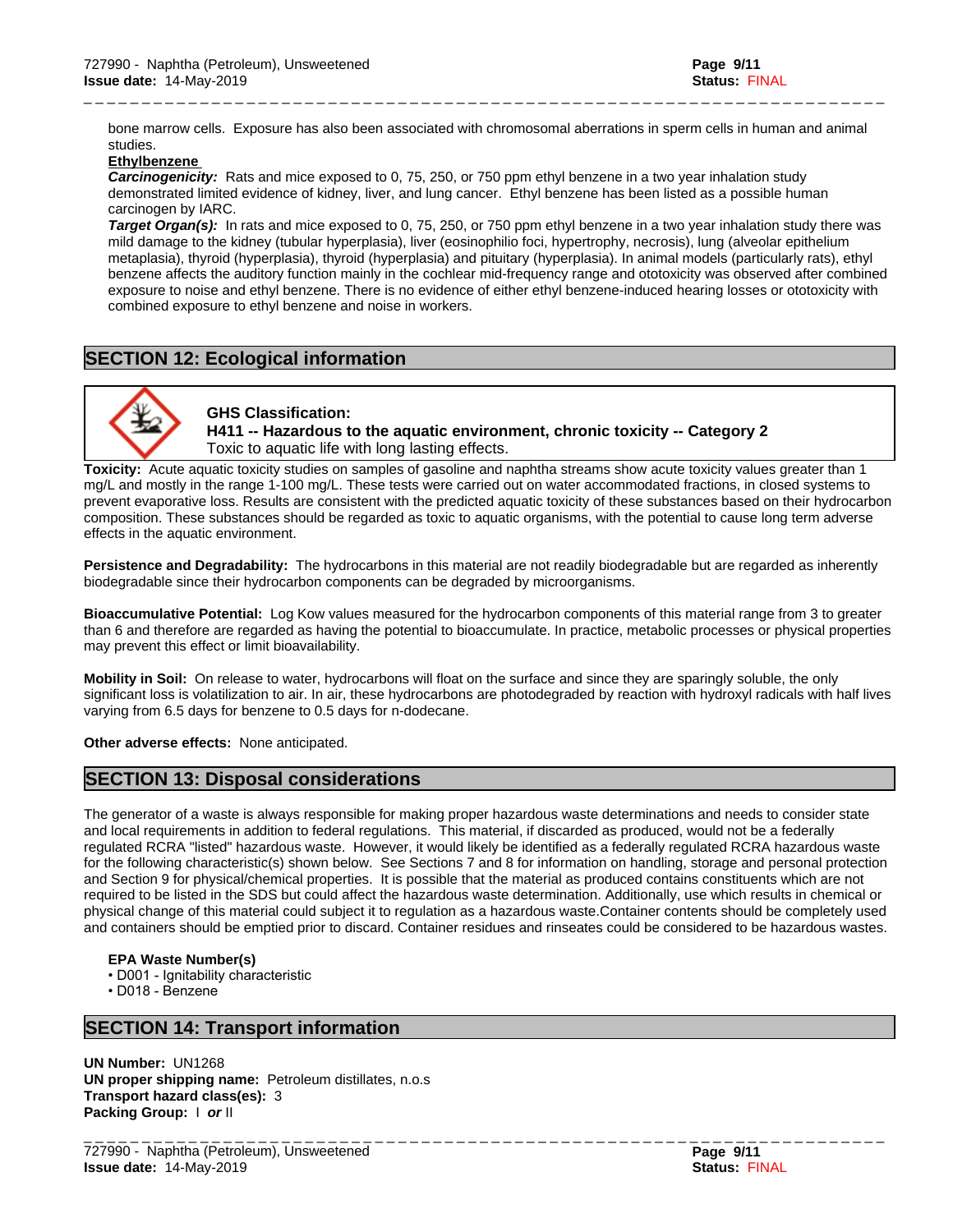### **Environmental Hazards:** Marine pollutant - Environmentally Hazardous

**Special precautions for user:** *Packing group is dependent on boiling point (BP) of the material:*

# **I if BP <=35° C (95° F); II if BP > 35° C (95° F)**

Container(s) greater than 5 liters (liquids) or 5 kilograms (solids), shipped by water mode and ALL bulk shipments may require the shipping description to contain the "Marine Pollutant" notation [49 CFR 172.203(l)] and the container(s) to display the [Marine Pollutant Mark] [49 CFR 172.322].

\_ \_ \_ \_ \_ \_ \_ \_ \_ \_ \_ \_ \_ \_ \_ \_ \_ \_ \_ \_ \_ \_ \_ \_ \_ \_ \_ \_ \_ \_ \_ \_ \_ \_ \_ \_ \_ \_ \_ \_ \_ \_ \_ \_ \_ \_ \_ \_ \_ \_ \_ \_ \_ \_ \_ \_ \_ \_ \_ \_ \_ \_ \_ \_ \_ \_ \_ \_ \_

**Transport in bulk according to Annex II of MARPOL 73/78 and the IBC Code:** Not applicable

# **SECTION 15: Regulatory information**

### **CERCLA/SARA - Section 302 Extremely Hazardous Substances and TPQs (in pounds)**

This material contains the following chemicals subject to the reporting requirements of SARA 302 and 40 CFR 372:

| $\overline{\phantom{a}}$<br>Chen<br><b>Name</b><br>$\mathbf{m}$<br>ньа<br>. . | $T^{\sim}$<br>- | <b>FPCRA RO</b><br>I RU |
|-------------------------------------------------------------------------------|-----------------|-------------------------|
| Hydrogen sulfide                                                              | 500<br>.        | $\cap$ $\cap$<br>00 lb  |

### **CERCLA/SARA - Section 311/312 (Title III Hazard Categories)**

Should this product meet EPCRA 311/312 Tier reporting criteria at 40 CFR 370, refer to Section 2 of this SDS for appropriate classifications.

### **CERCLA/SARA - Section 313 and 40 CFR 372**

This material contains the following chemicals subject to the reporting requirements of Section 313 of SARA Title III and 40 CFR 372:

| <b>Chemical Name</b>         | <b>Concentration</b> | de minimis |
|------------------------------|----------------------|------------|
| Xylenes (o-, m-, p- isomers) | <10                  | . .0%      |
| Benzene                      |                      | 0.1%       |
| Toluene                      |                      | .0%        |
| n-Hexane                     |                      | .0%        |
| Cyclohexane                  |                      | .0%        |
| Benzene, 1,2,4-trimethyl-    |                      | $.0\%$     |
| Ethylbenzene                 |                      | 0.1%       |

<sup>1</sup> All concentrations are percent by weight unless ingredient is a gas. Gas concentrations are in percent by volume.

### **EPA (CERCLA) Reportable Quantity (in pounds)**

EPA's Petroleum Exclusion applies to this material - (CERCLA 101(14)).

### **California Proposition 65**

 **WARNING.** This product can expose you to chemicals including Benzene (CASRN 71-43-2), Cumene (CASRN 98-82-8), Isoprene (CASRN 78-79-5), Naphthalene (CASRN 91-20-3) and Ethylbenzene (CASRN 100-41-4) which are known to the State of California to cause cancer, and Toluene (CASRN 108-88-3), n-Hexane (CASRN 110-54-3) and Benzene (CASRN 71-43-2) which are known to the State of California to cause birth defects or other reproductive harm. For more information go to www.P65Warnings.ca.gov.

### **International Inventories**

All components are either listed on the US TSCA Inventory, or are not regulated under TSCA. All components are either on the DSL, or are exempt from DSL listing requirements.

# **SECTION 16: Other information**

| <b>Issue date</b> | <b>Previous Issue Date:</b> | <b>SDS Number</b> | <b>Status:</b> |
|-------------------|-----------------------------|-------------------|----------------|
| 14-May-2019       | 15-Jan-2019                 | 727990            | <b>FINAL</b>   |

### **Revised Sections or Basis for Revision:**

Exposure limits (Section 8)